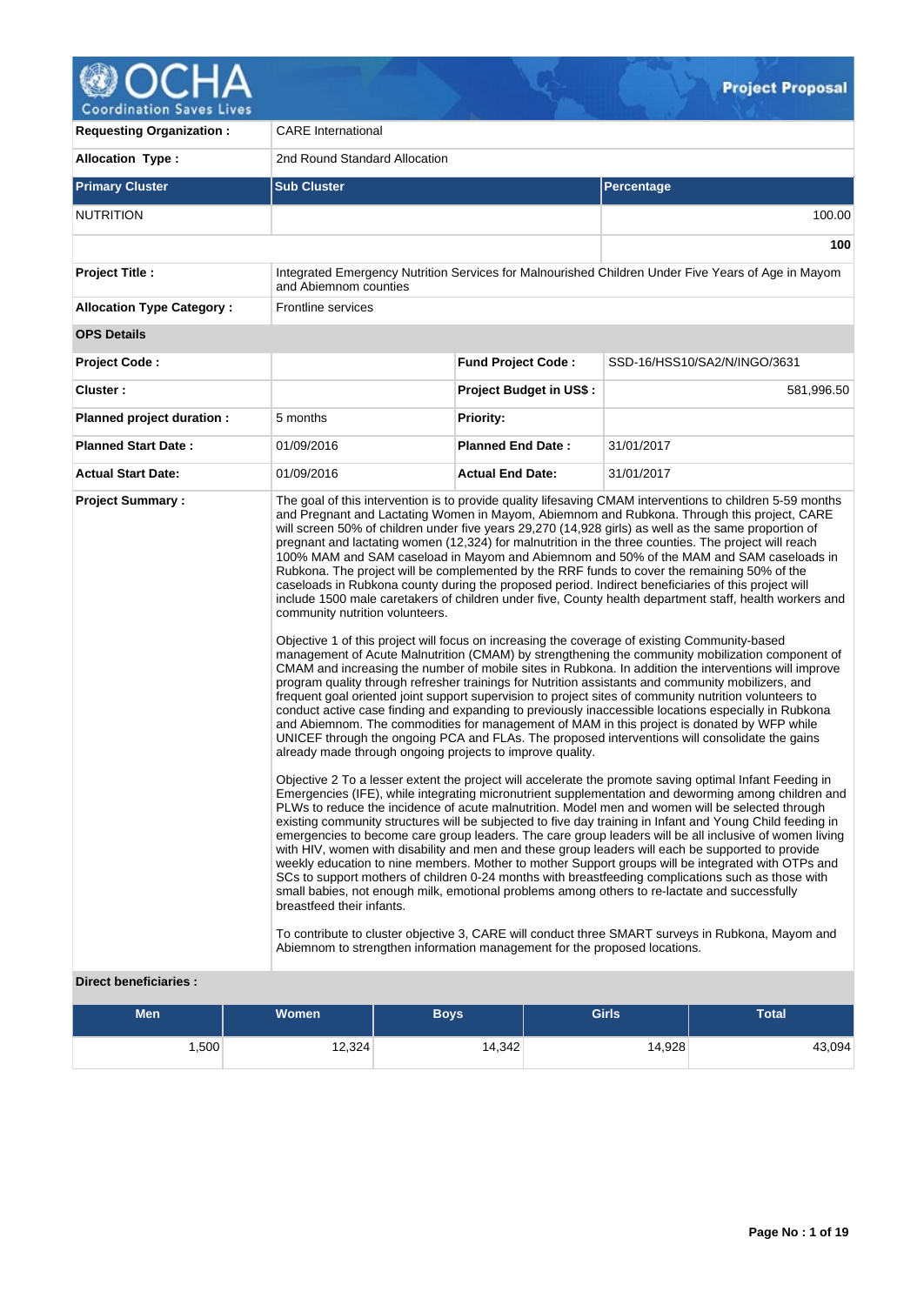#### **Other Beneficiaries :**

| <b>Beneficiary name</b>                                     | <b>Men</b> | <b>Women</b> | <b>Boys</b> | <b>Girls</b> | <b>Total</b> |
|-------------------------------------------------------------|------------|--------------|-------------|--------------|--------------|
| Trainers, Promoters, Caretakers,<br>committee members, etc. | 200        | 105          |             |              | 305          |
| Children under 5                                            | 0          |              | 14.342      | 14.928       | 29,270       |
| Pregnant and Lactating Women                                | 0          | 12.219       |             | 0            | 12.219       |
| Other                                                       | 1,300      |              |             |              | 1,300        |

## **Indirect Beneficiaries :**

Direct Beneficiaries will include men and community volunteers that are involved in implementation. These include 130 community Nutrition volunteers, 25 Community Nutrition Workers, 20 Nutrition Assistants, 130 Lead mothers and Mother to mother support group members

## **Catchment Population:**

Abiemnom County borders Mayom County to the South, Rubkona County to the East, divided into 7 payam (administrative district). It is a primarily small-scale agro-pastoralist community that farm, keep cattle, and fish. The population is estimated at 23,796. Dinka is the dominant tribe in the county but there are some pockets of Sudanese traders in the county, who shops in town. There is one Primary Health Care centre (PHCC) in the county located at Abiemnom town and three Primary Health CARE units (PHCUs) based in the outskirts of the town. These are Panyang, Manajoga and Awarpiny. The health facility is run by County Health Department with support of implementing partners.Mayom is located to the west of Bentiu and is made up of 10 Payams. With an estimated population of 180,056 Mayom disasterprone county exposed to a multitude of natural disasters including, floods, storms, droughts and armed conflict. The security situation in Mayom is complex. There are a number of overlapping threats, including disease outbreaks, the presence of rebels targeting government installations and security forces. Frontline fighting has led to hundreds of families displaced from Payams including Wangkei and Buoth. Many of them have settled with families in other Payams within Mayom County. There are three Primary Health Care Centres namely Mankien, Mayom and Wangkei) and 5 Primary Health Care Units namely Ruathnyibel, Pub, Riak, Bieh and Kueryiek. Rubkona lies on the northern bank of the Bahr el Ghazal River, connected by bridge to the state capital Bentiu The region is swampy, flooding in the rainy season. Malaria, Kala Azar and Bilharzia are endemic. Most of the population are Nuer people. Following decades of civil war UNMISS has recently been conducting de-mining exercise in previously hard to reach payams including: Dorbor, Jazera, Kaljak, Pakur/Ding ding, Ngop Thanyang and Nialbu. Although insecurity has not been a major hindrance in Kaliak, the roads are impassable during the rainy seasons while in Pakur/Ding ding, The projected population in Rubkona is 208507. While current IPC projections anticipate an improvement in the food security situation in the three counties due to the upcoming harvest and improved humanitarian access, the projected phase for nutrition situation will likely remain critical due to little or no harvest as most household did not cultivate due to insecurity

## **Link with allocation strategy :**

The proposed interventions will contribute to the first cluster objective of delivering quality, life –saving, management of acute malnutrition for at least 70% SAM cases and 78.6% MAM cases in all define vulnerable girls and boys, PLW, older people and other vulnerable groups living in the malnutrition high burden states. Since MUAC is association with wasting and mortality in children under five this project will accelerate active case identification of severely and moderately malnourished children as well as children at risk and referring them for case management. This project will contribute to the cluster objective 1 by strengthening case identification and referral of 9179 (4681 girls) children aged 0-59 months with SAM to OTPs and 14,819 (7,558 girls) children aged 0-59 months with MAM to TSFP as well as 4,592 malnourished pregnant and lactating women to TSFP.

To contribute to cluster objective of delivering quality, lifesaving, management of acute malnutrition for at least 70% SAM cases and 78.6% MAM cases in all define vulnerable girls and boys, PLW, older people and other vulnerable groups living in the malnutrition high burden states is the second cluster objective. CARE will provide access to services geared at preventing under nutrition for 29,270 (14,928 girls) aged 0-59 months, as well as 12324 pregnant and lactating women. The project will promote optimal Infant and Young Child Feeding Practices (IYCF) to prevent acute malnutrition. In addition, the project will integrate vitamin A supplementation for the same number of children and lactating women as well as deworming for PLWs. The activities proposed will directly address the life threatening nutrition needs in Rubkona, Mayom and Abiemnom where the needs are greatest. This concept will contribute to addressing the high malnutrition rates among IDPs settled, and host communities. CARE will address all of the three Nutrition Cluster objectives by ensuring that the following activities (Outputs) are implemented within the project life span.

1) Identification (active case findings) and treatment of acutely malnourished children 0-59 months and PLWs in Mayom and Abiemnom counties of Unity State.

2) Integration of nutrition activities in all health facilities.

- 3) Support to CHDs to conduct integrated nutrition outreach activities and referrals.
- 4) Training for health workers, nutrition staff and community outreach workers (COWs) on IYCF-E and IMAM refresher.
- 4) Provision of Vitamin A supplementation to boys and girls 6-59 months.
- 5) De-worming of children boys and girls above 1 year of age
- 6) Integration of Vitamin A supplementation in National Immunization Days (NIDS).
- 7) Promotion of optimal IYCF in the vulnerable populations in the PoCs, host communities and IDPs
- 8) Participate and support National, State and County Nutrition Cluster forums, and
- 9) Monitor and analyze the nutrition situation on a quarterly basis in the two counties

All above proposed activities will contribute to the CHF and Nutrition Cluster strategic objectives and also link strongly with the prioritization of projects.

## **Sub-Grants to Implementing Partners :**

| <b>Partner Name</b>       | <b>Partner Type</b> | <b>Budget in US\$</b> |
|---------------------------|---------------------|-----------------------|
| <b>CARE</b> International | International NGO   | 581,997.00            |
|                           |                     | 581,997.00            |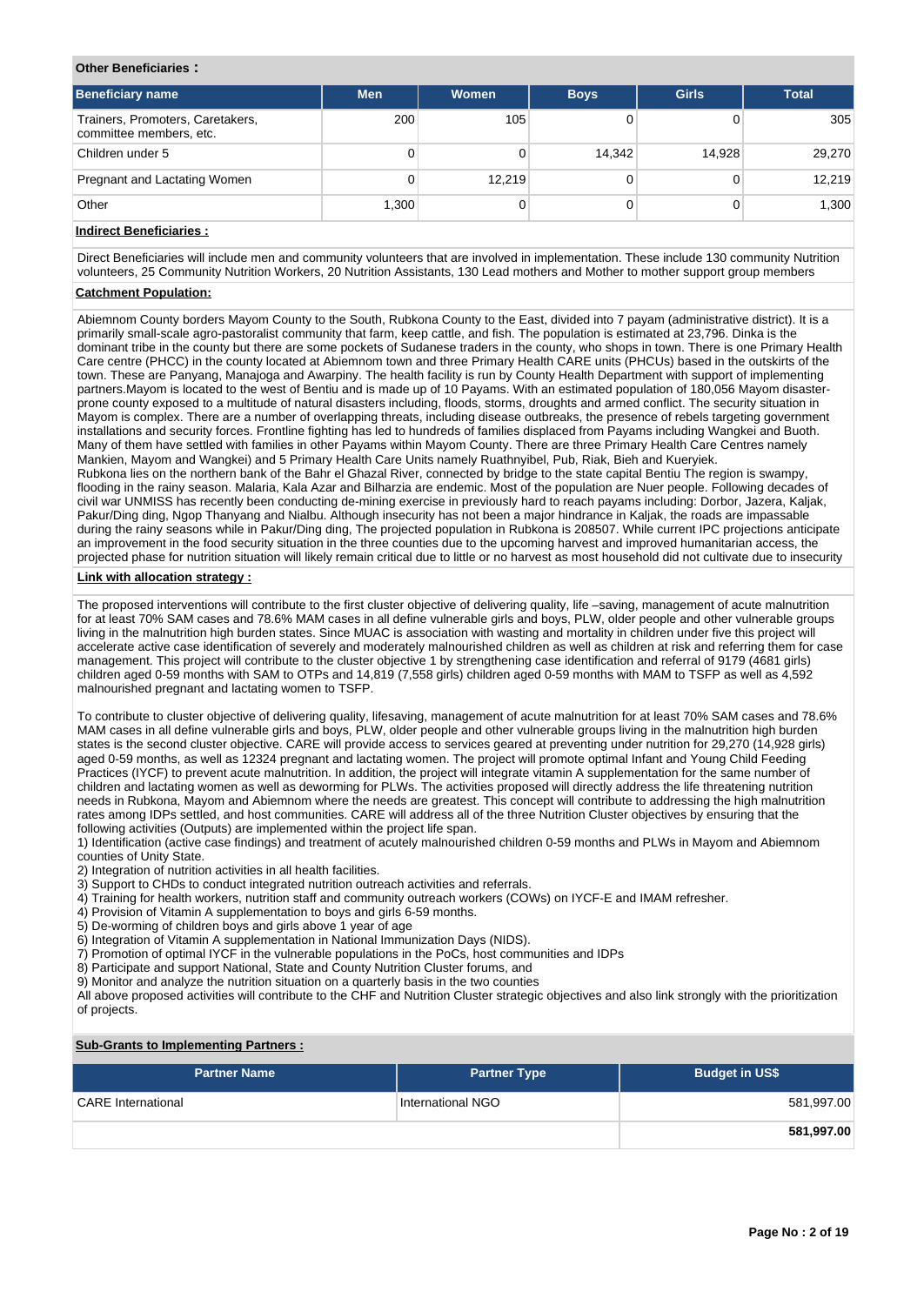#### **Other funding secured for the same project (to date) :**

| <b>Other Funding Source</b>                        | <b>Other Funding Amount</b> |
|----------------------------------------------------|-----------------------------|
| General Electric Foundation for Mayom/Abiemnom     | 100,000.00                  |
| IOM Rapid Response Funds for Rubkona (Anticipated) | 150,000.00                  |
|                                                    | 250,000.00                  |

## **Organization focal point :**

| <b>Name</b>     | <b>Title</b>                                         | <b>Email</b>             | <b>Phone</b>     |
|-----------------|------------------------------------------------------|--------------------------|------------------|
| Valentina Mirza | Deputy Country Director -<br>Programs                | valentina.mirza@care.org | +211 954 604 620 |
| Joram Chikwanya | Program Development<br>and Management<br>Coordinator | joram.chikwanya@care.org | +211955136114    |
|                 |                                                      |                          |                  |

## **BACKGROUND**

## **1. Humanitarian context analysis**

Since December 2013, millions of people in South Sudan remain engulfed in a protracted humanitarian crisis. Despite the recent formation of the Transitional Government of National Unity (TGoNU) in April 2016, violence continued in multiple locations, while the economic situation deteriorated, causing humanitarian needs to intensify and increase. The widespread internal displacement and increased vulnerability to malnutrition is evident in all the conflict affected populations in the three counties (Rubkona, Mayom, and Abiemnon) where CARE international implements emergency nutrition program. According to the revised HRP (July 2016), over 2.5 million people (more than one in every five people in South Sudan) have been forced to flee their homes since the conflict began, including 1.6 million internally displaced people (with 53.4 per cent estimated to be children) and nearly 900,000 refugees in neighboring countries. Hunger and malnutrition have reached historic levels and taken hold in previously stable areas. It is reported that by July 2016, some 4.8 million people more than one in every three people in South Sudan - were estimated to be severely food insecure. Inevitably, mortality has been exacerbated by acute malnutrition and disease, including a malaria outbreak in 2016 that is similar in magnitude to the unprecedented 2015 season, and a cholera outbreak in 2016 for the third year in a row. Survey results done by CARE in Rubkona, Mayom and Abiemnon during the pre-harvest period in May 2016 shows high malnutrition rates with GAM rates of 29.2% (24.5-34.4) in Rubkona, 28.5% (23.7-33.7%C.I) in Mayom County and 29.2% [25.6-33.2 95%C.I] in Abiemnon county..

The most vulnerable amongst the population in the three counties are women and children boys and girls (0-59 months). Pregnant and lactating women are particularly affected as they aren't able to access health care for the health and nutritional needs due to insecurity and destruction of existing health facilities. Further, the burden of taking care of children (feeding, cooking, fetching water and firewood) is principally the duty of women and is severely affected when normal livelihood activities are completely or partially destroyed. Men on the other hand are on frontline providing security and key men roles like provision of food through casual work and pastoralist activities are highly affected. Inadequacy of food, inadequate nutrition treatment and prevention services, lack of immunization services and health services has led to high malnutrition burden especially to Women and children boys and girls 0-59 months. This further affects breastfeeding activities, and overall health and nutrition care for children. CARE mainstreams Gender activities in all program work through inclusion male and female among staff and volunteers, getting and provision of feedback to different groups on the performance of the project and finding ways to improve it in a consultative manner.

The ongoing nutrition activities implemented by CARE have remarkably put in check the morbidity and mortality associated with malnutrition. This CHF funding will build on the work started by 1st round allocation in Rubkona, Mayom and Abiemnom counties. This intervention will further expand CARE's Mobile health outreach clinics at Mayom and Rubkona to Abiemnom and other hard to reach locations areas within the counties. The outreaches have successfully integrated nutrition in the past, reaching many malnourished children pregnant and lactating mothers with lifesaving care.

#### **2. Needs assessment**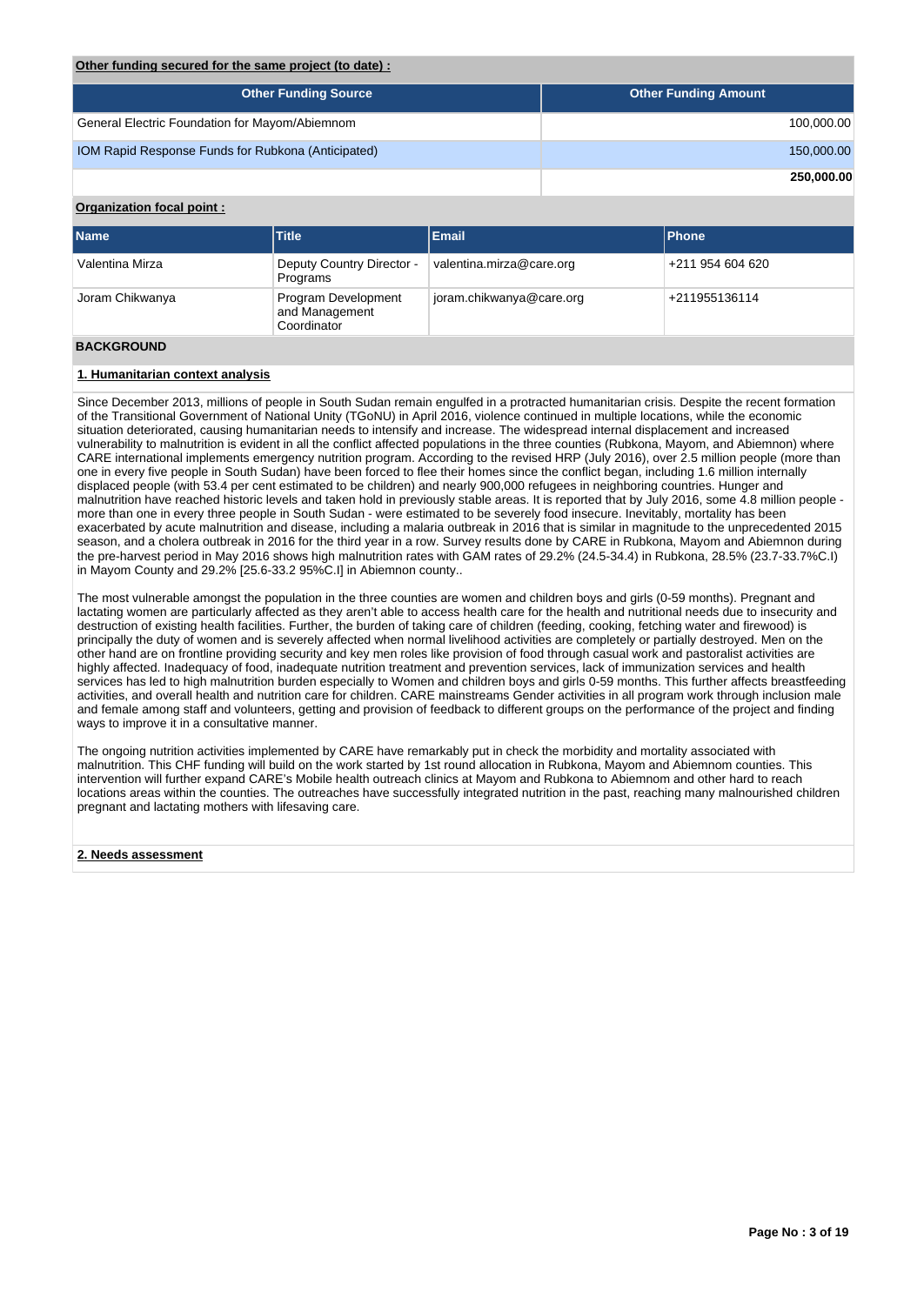In Rubkona county some 7570, children (0-59 months) suffer Severe acute malnutrition while 10,518 children and 3,108 pregnant and lactating women have moderate acute malnutrition and are in urgent nees of CMAM interventions. A SMART Survey conducted by CARE in Rubkona County during the pre-harvest period of May 2016 shows high prevalence of malnutrition with GAM rates of 29.2% [25.6-33.2 95%C.I]. This rate is consistent with results of a screening of children (based on their places of origin) for malnutrition that was done by UNICEF in Bentiu Town and Rubkona Payam in February 2016 . High malnutrition rates are largely attributable to active conflict in lower Unity State including Leer and some parts of Mayiendit which resulted in in an exodus of children towards Rubkona. Despite CARE's current interventions at static sites in Rubkona and Bentiu town, active case finding shows a sharp upsurge of new cases. In addition to the displacement, physical insecurity has been a major hindrance to delivering lifesaving nutrition interventions to many parts of the county. Some of the previously inaccessible payams include: Dorbor, Jazera, Kaljak, Pakur/Ding ding, Ngop Thanyang and Nialbu. Although insecurity has not been a major hindrance in Kaljak, the roads are impassable during the rainy seasons while in Pakur/Ding ding,. While current IPC projections anticipate an improvement in the food security situation due to the upcoming harvest and improved humanitarian access, the projected phase for nutrition situation will likely remain critical due to little or no harvest as most household did not cultivate due to insecurity. CARE plans to sale up interventions to the far off locations

In Mayom and Abiemnom, ongoing interventions have resulted in a slight reduction in the nutrition situation but the GAM rates remain critical with up to 5,394 SAM children in both counties needing OTP services while 9560 children with MAM need TSFP services. Causes of the high prevalence include food insecurity and a recent upsurge of disease incidence. Close to 70% of children in Mayom and 40% in Abiemnom had had symptoms of malaria in the week preceding a recent SMART survey, consistent with program data which indicated a possible malaria outbreak in most of the state including Parieng County. The high morbidity pattern was not helped by the fact that food distribution in all counties has been infrequent, the most recent GFD in Mayom for instance happened only in May following a long spell. These factors were compounded by limited economic access to nutritious food at household level due to sky rocketing commodity prices and limited access to markets. Moreover the conflict which broke out on July 7th in Juba blocked the importation of foodstuff from Uganda and neighboring countries via the Wau route. There is need to intensify case identification and follow up included outreaches to distant locations especially in Abiemnom

#### **3. Description Of Beneficiaries**

A total of 43094 direct beneficiaries will be targeted through this project including 29,270 children under five years, 12324 PLW and 1500 men. Indirect beneficiaries will include over 306 health and nutrition workers will also benefit from the training under this project. In addition, 130 community volunteers (50 females and 80 males) will be identified and trained to support and conduct IYCF promotion activities in IDP settlements and villages. These community nutrition outreach promoters will be identified through proper consultation with community leaders and support from local authorities (such as the RRC) on the ground. Special attention will be given to inclusion of persons with disabilities among the nutrition workers within the communities.

#### **4. Grant Request Justification**

In light of the prevailing humanitarian situation in Unity State, CARE is requesting funds to complement UNICEF and WFP to provide integrated nutrition services to the conflict affected populations of Rbkona, Abiemnom and Mayom Counties in Unity State. The proposed project will build on CARE's existing operational capacities and strong presence on the ground as well as existing projects and programs in both health and nutrition. The widespread internal displacement has increased vulnerability to malnutrition for all the conflict affected populations in the two counties. The situation calls for immediate and continued nutrition interventions targeting the most vulnerable (children under five and PLW). Results from surveys undertaken by CARE in these counties during the pre-harvest period in May 2016 shows high malnutrition rates with GAM rates of 28.5% (23.7-33.7%C.I) in Mayom County, and 29.2% [25.6-33.2 95%C.I] in Abiemnon and Rubkona Counties. The magnified burden due to disruptions of livelihood are major contributing factors to the high malnutrition rates. All the survey results indicate that both boys and girls are equally affected. The potential aggravating factors to malnutrition are sub-optimal IYCF practices, poor hygiene and sanitation and limited access to health care. In addition, the deteriorating household food security as a consequence of displacement, as well as high food prices caused by hyper-inflation and depreciation of the local currency, are all further increasing the risk of acute malnutrition and associated mortality. All proposed target locations have been identified, proposed and recommended by Nutrition Cluster as high priority counties for nutrition interventions.

The CHF funding will help CARE to scale-up ongoing nutrition interventions as well as expand emergency support to other locations within each county in order to meet the increased nutrition needs of IDPs and host communities. The proposed strategy in both Mayom and Abiemnon is to assign mobile nutrition teams to reach remote bomas in the interior of the counties and ensure that all malnourished children and PLWs are reached.

#### **5. Complementarity**

The proposed project will be complimentary to the UNICEF PCA as well as WFP FLA through which CARE obtains RUSF for management of MAM and RUTF for management of SAM. The CHF will support outreaches to locations that are not currently covered by both projects in Mayom and Abiemnom. In Rubkona, the CHF will reach 50% of the SAM/MAM caseload while the RRF will cover the remaining 50% in six under served payams through mobile outreaches. In addition, the GE fund contributes \$100.000 for implementation of the Stabilization Centers in Mankien and Abiemnom PHCCs

## **LOGICAL FRAMEWORK**

#### **Overall project objective**

The overall objective of this project is reduce the prevalence and incidence of GAM from 28.5% to <25% in Mayom and from 29.2% to &amp:lt:26% in Abiemnom and Rubkona through scaling up of the current CMAM program, and providing IYCF interventions targeting children under five and PLW.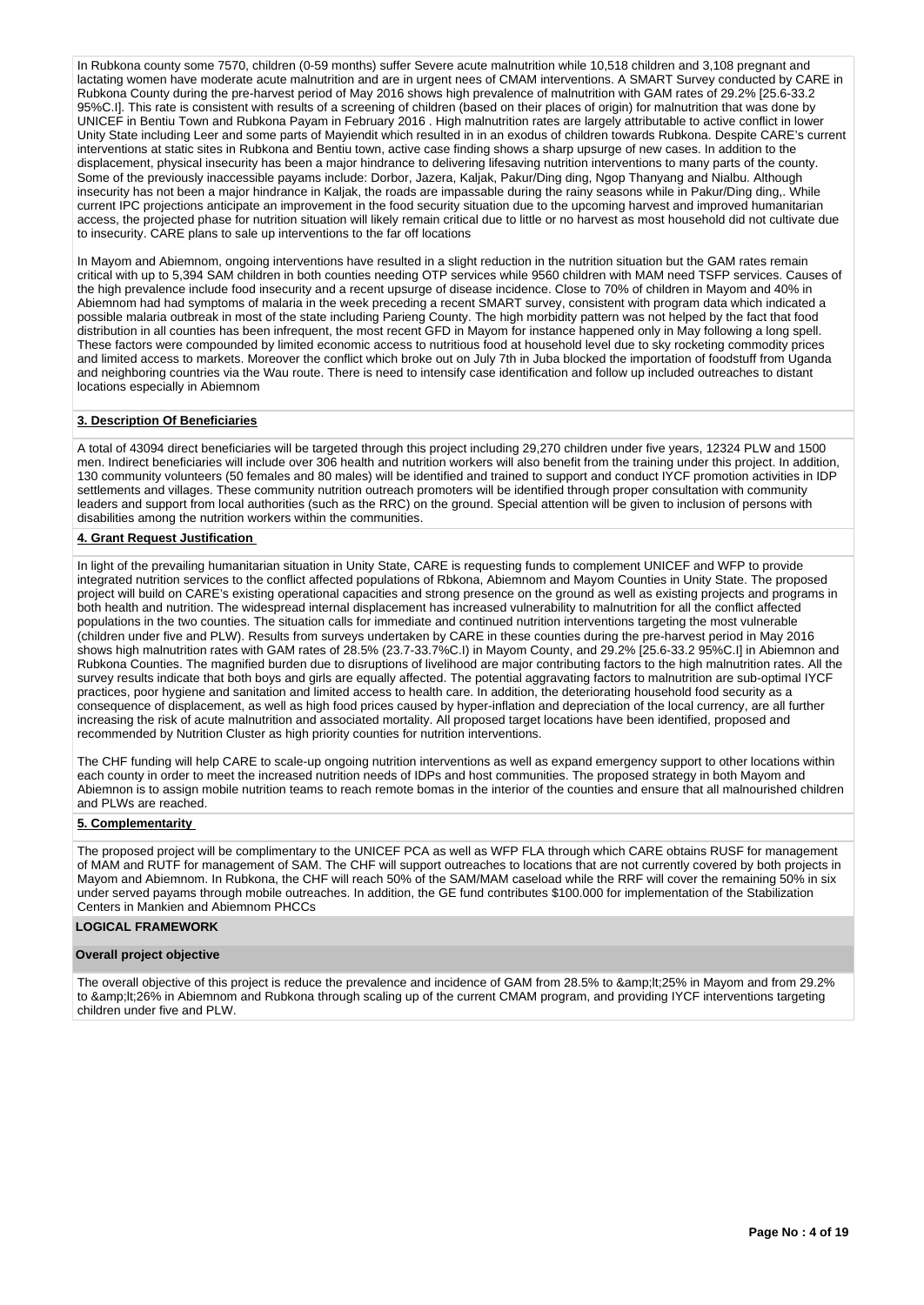| <b>NUTRITION</b>                                                                                                                                                      |                                                                                                                                          |                                                                                                                                                                                                                                                                                                                                                                                                                                               |                                             |                     |  |  |  |
|-----------------------------------------------------------------------------------------------------------------------------------------------------------------------|------------------------------------------------------------------------------------------------------------------------------------------|-----------------------------------------------------------------------------------------------------------------------------------------------------------------------------------------------------------------------------------------------------------------------------------------------------------------------------------------------------------------------------------------------------------------------------------------------|---------------------------------------------|---------------------|--|--|--|
|                                                                                                                                                                       | <b>Cluster objectives</b>                                                                                                                | <b>Strategic Response Plan (SRP) objectives</b>                                                                                                                                                                                                                                                                                                                                                                                               | <b>Percentage of activities</b>             |                     |  |  |  |
| and at risk                                                                                                                                                           | CO1: Deliver quality lifesaving management<br>of acute malnutrition for the most vulnerable                                              | HRP 2016 SO1: Save lives and alleviate<br>suffering through safe access to services and<br>resources with dignity                                                                                                                                                                                                                                                                                                                             |                                             | 70                  |  |  |  |
| the most vulnerable and at risk                                                                                                                                       | CO2: Increased access to integrated<br>programmes preventing under-nutrition for                                                         | HRP 2016 SO1: Save lives and alleviate<br>suffering through safe access to services and<br>resources with dignity                                                                                                                                                                                                                                                                                                                             |                                             | 20                  |  |  |  |
|                                                                                                                                                                       | CO3: Ensure enhanced needs analysis of<br>nutrition situation and robust monitoring and<br>effective coordination of responses           | HRP 2016 SO2: Ensure communities are<br>protected, capable and prepared to cope with<br>significant threats                                                                                                                                                                                                                                                                                                                                   |                                             | 10                  |  |  |  |
|                                                                                                                                                                       | supplementation will help control malnutrition in the two counties.                                                                      | <b>Contribution to Cluster/Sector Objectives:</b> This project will help to save lives of malnourished children under five and malnourished<br>PLWs. Provision of integrated nutrition services will enable malnourished children and PLW to access services within their locality which will<br>help protect communities from the life threatening effects of malnutrition. Nutrition (CMAM), preventive services of IYCF, and micronutrient |                                             |                     |  |  |  |
| <b>Outcome 1</b>                                                                                                                                                      |                                                                                                                                          |                                                                                                                                                                                                                                                                                                                                                                                                                                               |                                             |                     |  |  |  |
| Rubkona Counties.                                                                                                                                                     |                                                                                                                                          | Provide quality lifesaving CMAM interventions to children 5-59 months and Pregnant and Lactating Women in Mayom, Abiemnom and                                                                                                                                                                                                                                                                                                                 |                                             |                     |  |  |  |
| Output 1.1                                                                                                                                                            |                                                                                                                                          |                                                                                                                                                                                                                                                                                                                                                                                                                                               |                                             |                     |  |  |  |
| <b>Description</b>                                                                                                                                                    |                                                                                                                                          |                                                                                                                                                                                                                                                                                                                                                                                                                                               |                                             |                     |  |  |  |
|                                                                                                                                                                       |                                                                                                                                          | Strengthen mobile outreaches in existing OTP and TSFP programs to expand coverage                                                                                                                                                                                                                                                                                                                                                             |                                             |                     |  |  |  |
| Description:                                                                                                                                                          |                                                                                                                                          | Active case finding of both severe and moderate acutely malnourished children under five years of age                                                                                                                                                                                                                                                                                                                                         |                                             |                     |  |  |  |
| <b>Assumptions &amp; Risks</b>                                                                                                                                        |                                                                                                                                          |                                                                                                                                                                                                                                                                                                                                                                                                                                               |                                             |                     |  |  |  |
|                                                                                                                                                                       | Risk: access constraints due to conflict or security issues;<br>Assumption: the security situation allows for safe access to communities |                                                                                                                                                                                                                                                                                                                                                                                                                                               |                                             |                     |  |  |  |
| <b>Activities</b>                                                                                                                                                     |                                                                                                                                          |                                                                                                                                                                                                                                                                                                                                                                                                                                               |                                             |                     |  |  |  |
| Activity 1.1.1                                                                                                                                                        |                                                                                                                                          |                                                                                                                                                                                                                                                                                                                                                                                                                                               |                                             |                     |  |  |  |
|                                                                                                                                                                       |                                                                                                                                          | Conduct three 5-day refresher CMAM training for 130 Community volunteers in Rubkona (45), Mayom (55) and Abiemnom (30)                                                                                                                                                                                                                                                                                                                        |                                             |                     |  |  |  |
| Activity 1.1.2                                                                                                                                                        |                                                                                                                                          |                                                                                                                                                                                                                                                                                                                                                                                                                                               |                                             |                     |  |  |  |
| and 15 in Abiemnom+Mayom)                                                                                                                                             |                                                                                                                                          | Conduct two 2- day refresher trainings for 25 male and female CHW/Nutrition Assistants on management of SAM & MAM(10 in Rubkona                                                                                                                                                                                                                                                                                                               |                                             |                     |  |  |  |
| Activity 1.1.3                                                                                                                                                        |                                                                                                                                          |                                                                                                                                                                                                                                                                                                                                                                                                                                               |                                             |                     |  |  |  |
|                                                                                                                                                                       |                                                                                                                                          | Conduct monthly mass MUAC screening for case identification for 20 OTP/TSFP sites inclusing 5 in Rubkona, 9 in Mayom and4 in Abienom                                                                                                                                                                                                                                                                                                          |                                             |                     |  |  |  |
| Activity 1.1.4                                                                                                                                                        |                                                                                                                                          |                                                                                                                                                                                                                                                                                                                                                                                                                                               |                                             |                     |  |  |  |
|                                                                                                                                                                       | Conduct weekly defaulter tracing and screening of children in 3 counties                                                                 |                                                                                                                                                                                                                                                                                                                                                                                                                                               |                                             |                     |  |  |  |
| Activity 1.1.5                                                                                                                                                        |                                                                                                                                          |                                                                                                                                                                                                                                                                                                                                                                                                                                               |                                             |                     |  |  |  |
|                                                                                                                                                                       | Conduct weekly OTP/TSFP outreaches to fifteen mobile sites                                                                               |                                                                                                                                                                                                                                                                                                                                                                                                                                               |                                             |                     |  |  |  |
| Activity 1.1.6                                                                                                                                                        |                                                                                                                                          |                                                                                                                                                                                                                                                                                                                                                                                                                                               |                                             |                     |  |  |  |
|                                                                                                                                                                       |                                                                                                                                          | Purchase bicycles for 55 CNVs in Mayom, 30 in Abiemnom and 45 in Rubkona to enable them conduct community mobilization                                                                                                                                                                                                                                                                                                                        |                                             |                     |  |  |  |
| Activity 1.1.7<br>Provide life saving treatment for Severe and moderate acute malnutrition at 20 integrated OTP/TSFP sites in Rubkona, Mayom and<br>Abiemnom Counties |                                                                                                                                          |                                                                                                                                                                                                                                                                                                                                                                                                                                               |                                             |                     |  |  |  |
| Activity 1.1.8                                                                                                                                                        |                                                                                                                                          |                                                                                                                                                                                                                                                                                                                                                                                                                                               |                                             |                     |  |  |  |
| Provide treatment for severe acute malnutrition with complications at three stabilization centers in Mankien, Abiemnom and Rubkona                                    |                                                                                                                                          |                                                                                                                                                                                                                                                                                                                                                                                                                                               |                                             |                     |  |  |  |
| Activity 1.1.9                                                                                                                                                        |                                                                                                                                          |                                                                                                                                                                                                                                                                                                                                                                                                                                               |                                             |                     |  |  |  |
| Conduct one quarterly joint support supervision with respective CHDs, to Mayom, Abiemnom and Rubkona                                                                  |                                                                                                                                          |                                                                                                                                                                                                                                                                                                                                                                                                                                               |                                             |                     |  |  |  |
| <b>Indicators</b>                                                                                                                                                     |                                                                                                                                          |                                                                                                                                                                                                                                                                                                                                                                                                                                               |                                             |                     |  |  |  |
|                                                                                                                                                                       |                                                                                                                                          |                                                                                                                                                                                                                                                                                                                                                                                                                                               | <b>End cycle beneficiaries</b>              | <b>End</b><br>cycle |  |  |  |
| Code                                                                                                                                                                  | <b>Cluster</b>                                                                                                                           | Indicator                                                                                                                                                                                                                                                                                                                                                                                                                                     | Women   Boys   Girls   Target<br><b>Men</b> |                     |  |  |  |

| <b>Means of Verification</b> |  |
|------------------------------|--|

|                               |  | community                                                                                                     |  | 42   | 28   |        |  |  |
|-------------------------------|--|---------------------------------------------------------------------------------------------------------------|--|------|------|--------|--|--|
| <b>Means of Verification:</b> |  |                                                                                                               |  |      |      |        |  |  |
| Indicator 1.1.2 NUTRITION     |  | Frontline services # of children (under-5) admitted<br>for the treatment of SAM                               |  | 4,49 | 4.68 | 9.179  |  |  |
| <b>Means of Verification:</b> |  |                                                                                                               |  |      |      |        |  |  |
| Indicator 1.1.3   NUTRITION   |  | Frontline services # Children (under-5) admitted<br>for the treatment of Moderate Acute Malnutrition<br>(MAM) |  | 7,26 | 7,55 | 14.819 |  |  |

Indicator 1.1.1 NUTRITION Frontline services # of children screened in the

14,3

14,9

29,270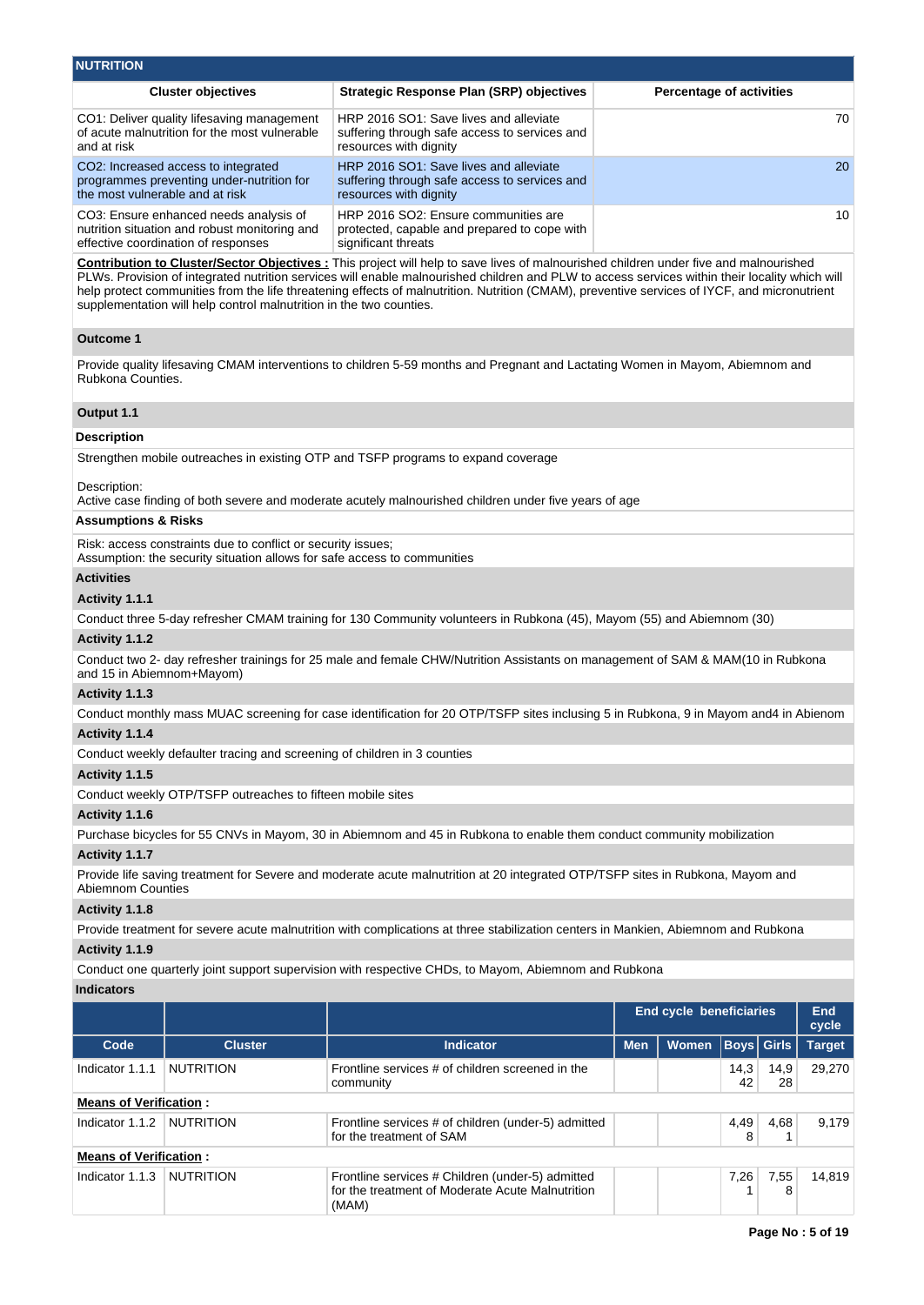| <b>Means of Verification:</b>  |                                                                  |                                                                                     |  |    |
|--------------------------------|------------------------------------------------------------------|-------------------------------------------------------------------------------------|--|----|
| Indicator 1.1.4                | <b>NUTRITION</b>                                                 | Core pipeline # of joint monitoring missions to the<br>implementation sites         |  | 1  |
|                                | <b>Means of Verification</b> : Joint support supervision reports |                                                                                     |  |    |
| Indicator 1.1.5                | <b>NUTRITION</b>                                                 | OTP Cure rate (%)                                                                   |  | 80 |
|                                | <b>Means of Verification: OTP registers</b>                      |                                                                                     |  |    |
| Indicator 1.1.6                | <b>NUTRITION</b>                                                 | TSFP Cure rate (%)                                                                  |  | 80 |
|                                | <b>Means of Verification: TSFP register</b>                      |                                                                                     |  |    |
| Indicator 1.1.7                | <b>NUTRITION</b>                                                 | TSFP/OTP Defaulter rate (%)                                                         |  | 10 |
|                                | <b>Means of Verification: TSFP/OTP Defaulter registers</b>       |                                                                                     |  |    |
| Output 1.2                     |                                                                  |                                                                                     |  |    |
| <b>Description</b>             |                                                                  |                                                                                     |  |    |
|                                |                                                                  | Strengthening existing CMAM supply chain pipeline management and logistical support |  |    |
| <b>Assumptions &amp; Risks</b> |                                                                  |                                                                                     |  |    |
|                                | Risk: Security situation deteriorates, posing access challenges  |                                                                                     |  |    |
| <b>Activities</b>              |                                                                  |                                                                                     |  |    |
| Activity 1.2.1                 |                                                                  |                                                                                     |  |    |
|                                | Conduct training of 20 OTP/TSFP staff in commodity management    |                                                                                     |  |    |
| Activity 1.2.2                 |                                                                  |                                                                                     |  |    |
|                                |                                                                  | Transport of putrition commodition from Jubo to Publicano Mayom and Abiampom        |  |    |

Transport of nutrition commodities from Juba to Rubkona Mayom and Abiemnom

## **Indicators**

|                 |                |                                                                                                                | <b>End cycle beneficiaries</b> |                               |  | End<br>cycle |    |
|-----------------|----------------|----------------------------------------------------------------------------------------------------------------|--------------------------------|-------------------------------|--|--------------|----|
| Code            | <b>Cluster</b> | <b>Indicator</b>                                                                                               | <b>Men</b>                     | Women   Boys   Girls   Target |  |              |    |
| Indicator 1.2.1 | NUTRITION      | Core pipeline # of implementing partners and<br>UNICEF staff trained on pipeline management<br>and warehousing |                                |                               |  |              | 20 |

**Means of Verification :** Training reports and attendance lists

## **Outcome 2**

Increase access to nutrition promotion and prevention interventions for 14,928 girls and 14,342 boys (aged 0-59 months) as well as 12,324 PLW

# **Output 2.1**

**Description**

Promote optimal infant feeding for children 0-24 months through IFE interventions

## **Assumptions & Risks**

Risk: access constraints due to conflict or security issues; Assumption: the security situation allows for safe access to communities

## **Activities**

## **Activity 2.1.1**

Train 180 care group leaders (90 Mayom, 40 in Abiemnom and 50 in Rubkona) in IYCF in emergencies for 3 days

## **Activity 2.1.2**

Purchase 60 sitting mats, and aho feeding accessories for Mother to Mother Support Groups in three counties

## **Indicators**

|                               |                                                                                                  |                                                                                                                                     | <b>End cycle beneficiaries</b> |              |  | End<br>cycle |               |  |  |
|-------------------------------|--------------------------------------------------------------------------------------------------|-------------------------------------------------------------------------------------------------------------------------------------|--------------------------------|--------------|--|--------------|---------------|--|--|
| Code                          | <b>Cluster</b>                                                                                   | <b>Indicator</b>                                                                                                                    | <b>Men</b>                     | <b>Women</b> |  | Boys   Girls | <b>Target</b> |  |  |
| Indicator 2.1.1               | <b>NUTRITION</b>                                                                                 | Frontline services # of pregnant and lactating<br>women and caretakers of children 0-23 months<br>reached with IYCF-E interventions | O                              | 3,521        |  |              | 3,521         |  |  |
| <b>Means of Verification:</b> |                                                                                                  |                                                                                                                                     |                                |              |  |              |               |  |  |
| Indicator 2.1.2               | NUTRITION                                                                                        | Frontline services # of functional mother-to-<br>mother support groups                                                              |                                |              |  |              | 180           |  |  |
| <b>Means of Verification:</b> |                                                                                                  |                                                                                                                                     |                                |              |  |              |               |  |  |
| Indicator 2.1.3               | NUTRITION                                                                                        | # of complaints submitted, resolved and feedback<br>provided to the communities                                                     |                                |              |  |              | 10            |  |  |
|                               | <b>Means of Verification:</b> complaints registers                                               |                                                                                                                                     |                                |              |  |              |               |  |  |
| Output 2.2                    |                                                                                                  |                                                                                                                                     |                                |              |  |              |               |  |  |
| <b>Description</b>            |                                                                                                  |                                                                                                                                     |                                |              |  |              |               |  |  |
|                               | Enhance micronutrient supplementation and deworming of boys and girls (aged 0-59 months) and PLW |                                                                                                                                     |                                |              |  |              |               |  |  |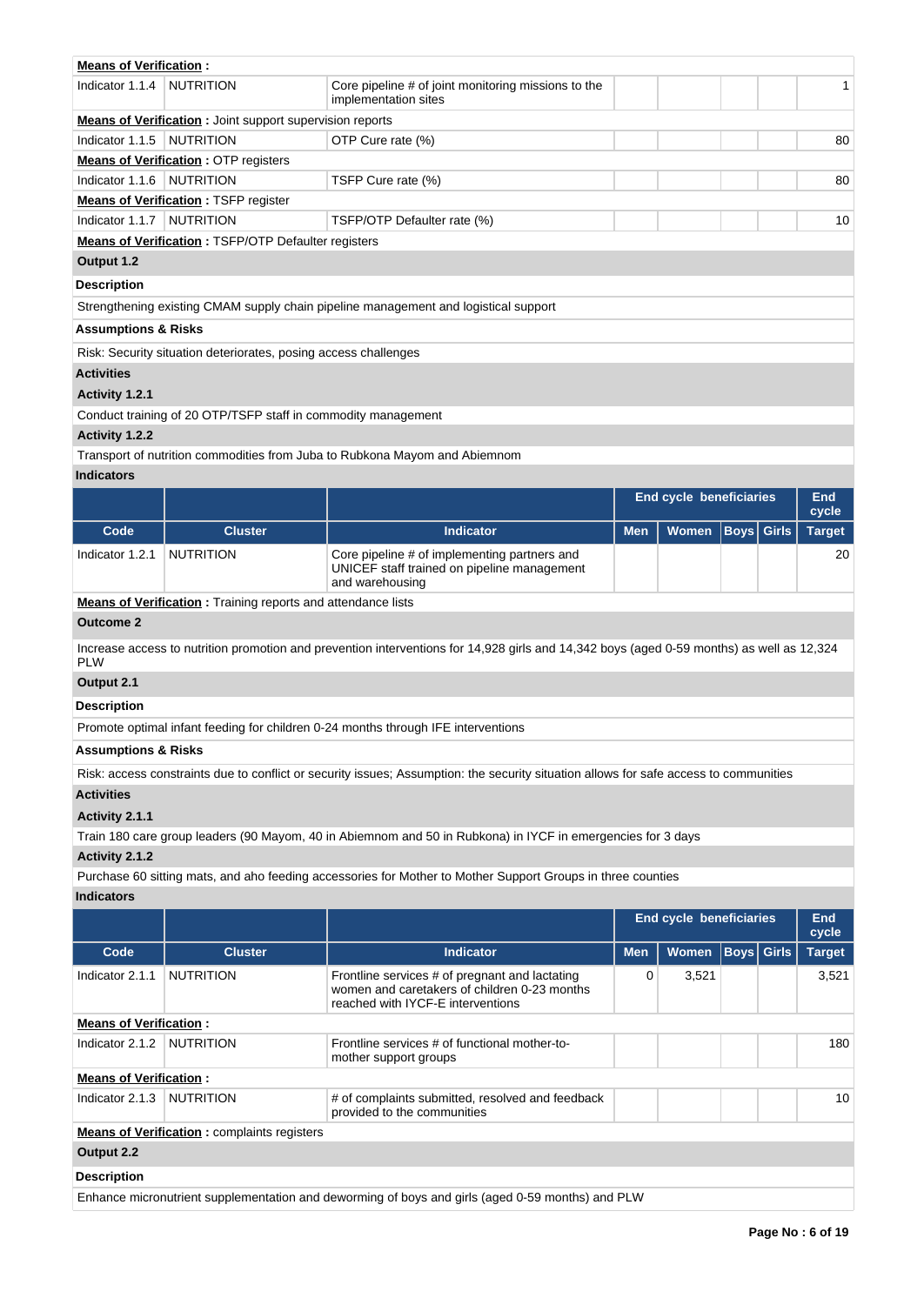## **Assumptions & Risks**

Risk: access constraints due to conflict or security issues; Assumption: the security situation allows for safe access to communities **Activities**

## **Activity 2.2.1**

Mobilize children under five for Immunization, Vitamin A supplementation and Deworming through routine clinics and NIDS in 3 counties

# **Activity 2.2.2**

Deliver community mobilization messages during National Immunization days (NIDS) in Mayom Abiemnom and Rubkona

## **Indicators**

|                                        |                                                            |                                                                                                                                            | End cycle beneficiaries |              |                   |              | End<br>cycle  |
|----------------------------------------|------------------------------------------------------------|--------------------------------------------------------------------------------------------------------------------------------------------|-------------------------|--------------|-------------------|--------------|---------------|
| Code                                   | <b>Cluster</b>                                             | <b>Indicator</b>                                                                                                                           | <b>Men</b>              | <b>Women</b> | <b>Boys</b>       | <b>Girls</b> | <b>Target</b> |
| Indicator 2.2.1                        | <b>NUTRITION</b>                                           | Frontline services # of children (under -5)<br>supplemented with Vitamin A                                                                 |                         |              | 5,20<br>9         | 5,42<br>1    | 10,630        |
| <b>Means of Verification:</b>          |                                                            |                                                                                                                                            |                         |              |                   |              |               |
| Indicator 2.2.2                        | <b>NUTRITION</b>                                           | Frontline services # of children (12 -59 months)<br>dewormed                                                                               |                         |              | 5,42<br>1         | 5,20<br>9    | 10,630        |
| <b>Means of Verification:</b>          |                                                            |                                                                                                                                            |                         |              |                   |              |               |
| <b>Outcome 3</b>                       |                                                            |                                                                                                                                            |                         |              |                   |              |               |
|                                        |                                                            | Nutrition survey information is available for use by CARE and National Nutrition cluster for planning and caseload calculations, HRP, etc. |                         |              |                   |              |               |
| Output 3.1                             |                                                            |                                                                                                                                            |                         |              |                   |              |               |
| <b>Description</b>                     |                                                            |                                                                                                                                            |                         |              |                   |              |               |
|                                        |                                                            | Access to timely nutrition information for need analysis, monitoring and coordination of nutrition emergency responses                     |                         |              |                   |              |               |
| <b>Assumptions &amp; Risks</b>         |                                                            |                                                                                                                                            |                         |              |                   |              |               |
|                                        |                                                            | Risk: access constraints due to conflict or security issues; Assumption: the security situation allows for safe access to communities      |                         |              |                   |              |               |
| <b>Activities</b>                      |                                                            |                                                                                                                                            |                         |              |                   |              |               |
| Activity 3.1.1                         |                                                            |                                                                                                                                            |                         |              |                   |              |               |
|                                        |                                                            | Recruitment and training of survey team (enumerators and supervisors) in three counties                                                    |                         |              |                   |              |               |
| Activity 3.1.2                         |                                                            |                                                                                                                                            |                         |              |                   |              |               |
|                                        | Data collection, analysis and dissemination of the results |                                                                                                                                            |                         |              |                   |              |               |
| Activity 3.1.3                         |                                                            |                                                                                                                                            |                         |              |                   |              |               |
|                                        | Recruitment of 3 Survey Consultants from Juba              |                                                                                                                                            |                         |              |                   |              |               |
| Activity 3.1.4                         |                                                            |                                                                                                                                            |                         |              |                   |              |               |
|                                        | Conduct SMART surveys in Rubkona, Mayom and Abiemnom       |                                                                                                                                            |                         |              |                   |              |               |
| <b>Indicators</b>                      |                                                            |                                                                                                                                            |                         |              |                   |              |               |
|                                        |                                                            |                                                                                                                                            | End cycle beneficiaries |              |                   | End<br>cycle |               |
| Code                                   | <b>Cluster</b>                                             | <b>Indicator</b>                                                                                                                           | <b>Men</b>              | Women        | <b>Boys</b> Girls |              | <b>Target</b> |
| Indicator 3.1.1                        | <b>NUTRITION</b>                                           | Frontline services # SMART surveys undertaken -<br>Post-harvest                                                                            |                         |              |                   |              | 2             |
| <b>Means of Verification:</b>          |                                                            |                                                                                                                                            |                         |              |                   |              |               |
| <b>Additional Targets:</b>             |                                                            |                                                                                                                                            |                         |              |                   |              |               |
| <b>M&amp;R</b>                         |                                                            |                                                                                                                                            |                         |              |                   |              |               |
| <b>Monitoring &amp; Reporting plan</b> |                                                            |                                                                                                                                            |                         |              |                   |              |               |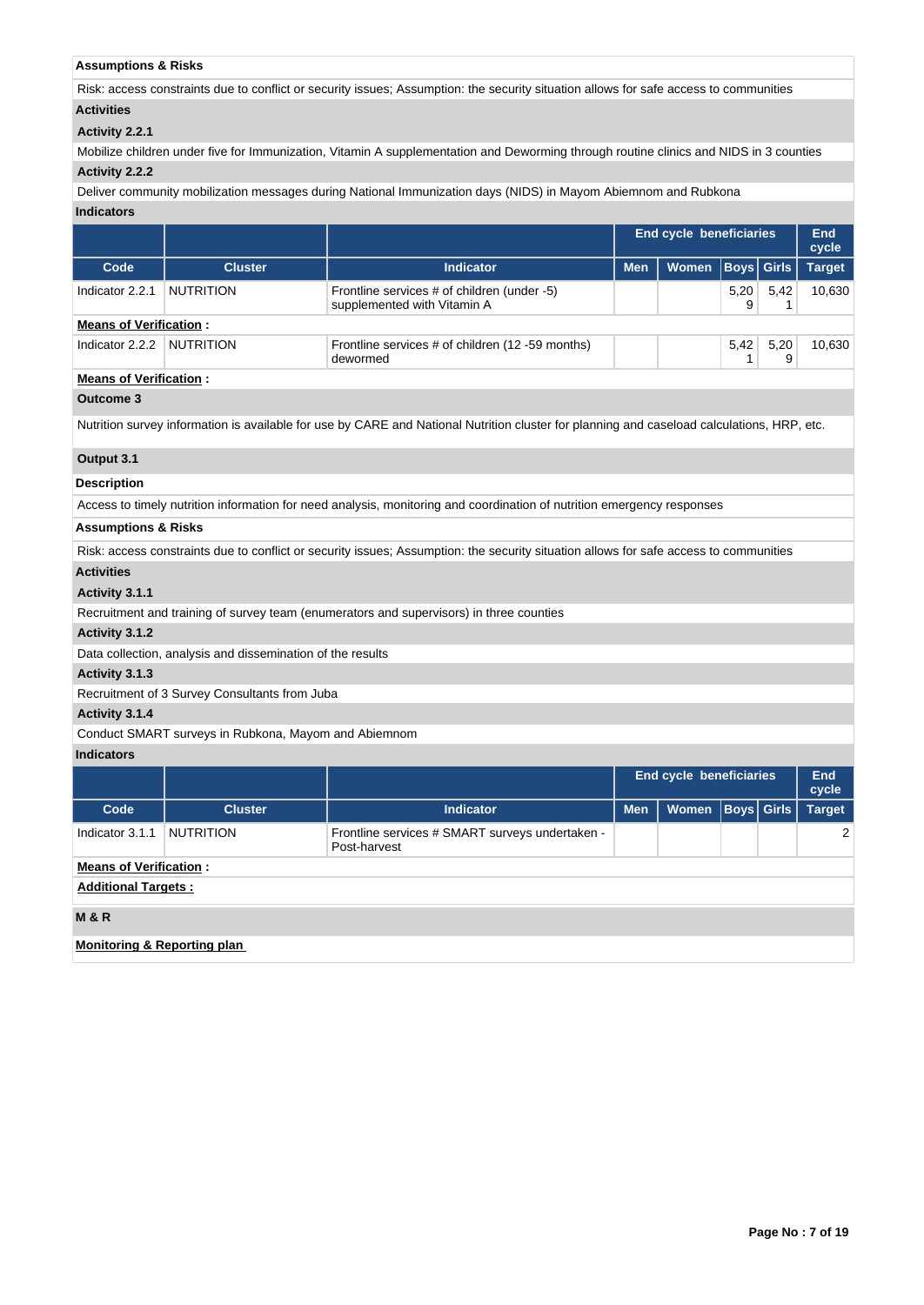Project monitoring will be undertaken as an integral part of project implementation and will focus on the inputs, activities and outputs. It is an internal requirement that all CARE Projects design an M&E framework that consists of a logical Framework Matrix, a detailed Monitoring and Evaluation Plan, an Indicator Tracking table and an Activity Tracking Matrix with standardized formats for these tools are in place. Further to these, the M&E system consists of the following processes and tools:

- Implementation Support tools- Including Detailed Implementation plans as well as Finance and Procurement plans each with clear indicators and targets for measuring progress and performance.

- Regular Monitoring and Feedback system – Undertaken by project implementation staff with support from management.

- Appropriate tools are designed to facilitate monitoring at all levels of the project. Monitoring data is reflected in monthly management reports which are reviewed by both HN Coordinator and feedback provided.

- Field monitoring is undertaken by the M& E specialist, sector coordinator and program development and management coordinator

- Reporting of monitoring information will be done through activity and progress reports. Activity reports will be confined to reporting on discrete activities and will be done in line with formats to be developed by the cluster. Periodic Narrative and Financial Reports are prepared in accordance with CHF and cluster guidelines. Management Reports are done on a monthly and semi-annual basis and submitted as required. Standardized reporting formats have been developed for the management reports. Mechanisms for ensuring continuous documentation of progress i.e. through monthly and quarterly reporting are in place.

Reports will be prepared based on the Monthly and Semi-annual Management reporting guidelines while Field monitoring reports that will be generated from time to time will be retained as part of the project records.

Reflection and learning underpins the CARE's quality assurance framework and is integrated at all stages of the project implementation. In this project the key reflection and learning events that will be undertaken will include the following monthly project review meetings, and l community meetings. These meetings will reflect on activity implementation in relation to targets realized or not realized; Community perspectives and feedback on project implementation and challenges and problems encountered especially those emanating from the community. This will provide the basis for adjustments/re-planning of the project activities. SMART surveys will be conducted ensuring participation of communities and all stakeholders in all stages of the process and to build their capacity to participate in similar exercises in the future. Both qualitative and quantitative approaches will be utilized in collecting and analyzing information

## **Workplan**

| <b>Activitydescription</b>                                                                                                                                 | Year |   |  | 3 |  |  |  |  |   |              |                         |              |  |
|------------------------------------------------------------------------------------------------------------------------------------------------------------|------|---|--|---|--|--|--|--|---|--------------|-------------------------|--------------|--|
| Activity 1.1.1: Conduct three 5-day refresher CMAM training for 130 Community<br>volunteers in Rubkona (45), Mayom (55) and Abiemnom (30)                  | 2016 |   |  |   |  |  |  |  |   | X.           |                         |              |  |
|                                                                                                                                                            | 2017 |   |  |   |  |  |  |  |   |              |                         |              |  |
| Activity 1.1.2: Conduct two 2- day refresher trainings for 25 male and female<br>CHW/Nutrition Assistants on management of SAM & MAM(10 in Rubkona and 15  | 2016 |   |  |   |  |  |  |  |   | X            |                         |              |  |
| in Abiemnom+Mayom)                                                                                                                                         | 2017 |   |  |   |  |  |  |  |   |              |                         |              |  |
| Activity 1.1.3: Conduct monthly mass MUAC screening for case identification for 20<br>OTP/TSFP sites inclusing 5 in Rubkona, 9 in Mayom and4 in Abienom    | 2016 |   |  |   |  |  |  |  | X | X.           | $\mathsf{X}$            | $\mathsf{X}$ |  |
|                                                                                                                                                            | 2017 | X |  |   |  |  |  |  |   |              |                         |              |  |
| Activity 1.1.4: Conduct weekly defaulter tracing and screening of children in 3<br>counties                                                                | 2016 |   |  |   |  |  |  |  | X | X.           | $X$ $X$                 |              |  |
|                                                                                                                                                            | 2017 | X |  |   |  |  |  |  |   |              |                         |              |  |
| Activity 1.1.5: Conduct weekly OTP/TSFP outreaches to fifteen mobile sites                                                                                 | 2016 |   |  |   |  |  |  |  | X | ΙX.          | $\mathsf{X} \mathsf{X}$ |              |  |
|                                                                                                                                                            | 2017 | X |  |   |  |  |  |  |   |              |                         |              |  |
| Activity 1.1.6: Purchase bicycles for 55 CNVs in Mayom, 30 in Abiemnom and 45 in<br>Rubkona to enable them conduct community mobilization                  | 2016 |   |  |   |  |  |  |  |   | X            |                         |              |  |
|                                                                                                                                                            | 2017 |   |  |   |  |  |  |  |   |              |                         |              |  |
| Activity 1.1.7: Provide life saving treatment for Severe and moderate acute<br>malnutrition at 20 integrated OTP/TSFP sites in Rubkona, Mayom and Abiemnom | 2016 |   |  |   |  |  |  |  | X | $\mathsf{X}$ | $X$ $X$                 |              |  |
| Counties                                                                                                                                                   | 2017 | X |  |   |  |  |  |  |   |              |                         |              |  |
| Activity 1.1.8: Provide treatment for severe acute malnutrition with complications at<br>three stabilization centers in Mankien, Abiemnom and Rubkona      | 2016 |   |  |   |  |  |  |  | X | X.           | $\mathsf{X}$            | $\mathsf{X}$ |  |
|                                                                                                                                                            | 2017 | X |  |   |  |  |  |  |   |              |                         |              |  |
| Activity 1.1.9: Conduct one quarterly joint support supervision with respective<br>CHDs, to Mayom, Abiemnom and Rubkona                                    | 2016 |   |  |   |  |  |  |  |   |              |                         | X.           |  |
|                                                                                                                                                            | 2017 |   |  |   |  |  |  |  |   |              |                         |              |  |
| Activity 1.2.1: Conduct training of 20 OTP/TSFP staff in commodity management                                                                              | 2016 |   |  |   |  |  |  |  |   |              | X                       |              |  |
|                                                                                                                                                            | 2017 |   |  |   |  |  |  |  |   |              |                         |              |  |
| Activity 1.2.2: Transport of nutrition commodities from Juba to Rubkona Mayom<br>and Abiemnom                                                              | 2016 |   |  |   |  |  |  |  | X |              | X                       |              |  |
|                                                                                                                                                            | 2017 |   |  |   |  |  |  |  |   |              |                         |              |  |
| Activity 2.1.1: Train 180 care group leaders (90 Mayom, 40 in Abiemnom and 50 in<br>Rubkona) in IYCF in emergencies for 3 days                             | 2016 |   |  |   |  |  |  |  |   |              | X                       |              |  |
|                                                                                                                                                            | 2017 |   |  |   |  |  |  |  |   |              |                         |              |  |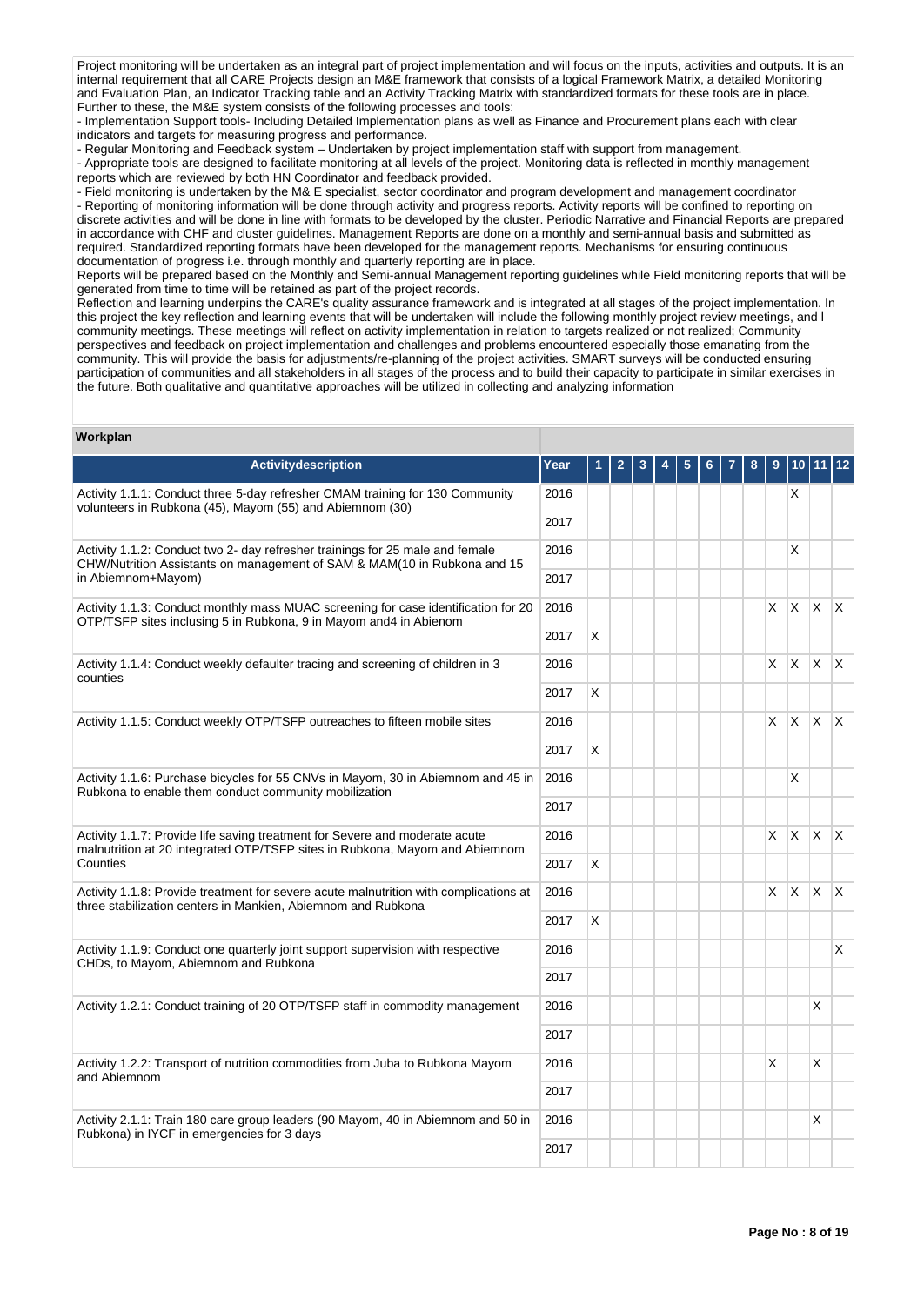| Activity 2.1.2: Purchase 60 sitting mats, and aho feeding accessories for Mother to<br>Mother Support Groups in three counties                           | 2016 |   |  |    | X   |    |    |
|----------------------------------------------------------------------------------------------------------------------------------------------------------|------|---|--|----|-----|----|----|
|                                                                                                                                                          | 2017 |   |  |    |     |    |    |
| Activity 2.2.1: Mobilize children under five for Immunization, Vitamin A<br>supplementation and Deworming through routine clinics and NIDS in 3 counties | 2016 |   |  | X. | ΙX. | X. | X. |
|                                                                                                                                                          | 2017 | X |  |    |     |    |    |
| Activity 2.2.2: Deliver community mobilization messages during National<br>Immunization days (NIDS) in Mayom Abiemnom and Rubkona                        | 2016 |   |  |    |     | X  | X. |
|                                                                                                                                                          | 2017 | X |  |    |     |    |    |
| Activity 3.1.1: Recruitment and training of survey team (enumerators and<br>supervisors) in three counties                                               |      |   |  |    |     | X  |    |
|                                                                                                                                                          | 2017 |   |  |    |     |    |    |
| Activity 3.1.2: Data collection, analysis and dissemination of the results                                                                               | 2016 |   |  |    |     | X  |    |
|                                                                                                                                                          | 2017 |   |  |    |     |    |    |
| Activity 3.1.3: Recruitment of 3 Survey Consultants from Juba                                                                                            | 2016 |   |  | X  |     |    |    |
|                                                                                                                                                          | 2017 |   |  |    |     |    |    |
| Activity 3.1.4: Conduct SMART surveys in Rubkona, Mayom and Abiemnom                                                                                     | 2016 |   |  |    |     | X  | X. |
|                                                                                                                                                          | 2017 |   |  |    |     |    |    |

## **OTHER INFO**

#### **Accountability to Affected Populations**

CARE has ongoing project accountability mechanism to beneficiaries, the current project at inception the community was involved through their leaders, selection of community nutrition volunteers is done through RRC and CHD. During project implementation period communities are always updated on the progress. Communities Rubkona Mayom and Abiemnmon Counties will be informed about mobile nutrition teams that will be visiting them on specific dates and services they will be expecting before the services commence.

CARE has feedback mechanism already in place, any complain by Community or beneficiaries is lodged and discussed at community level , field office level or at Juba level and solution provided. In case of non performance of our staff, negligence and abuse of the mandate of CARE in provision of humanitarian nutrition services the remedial actions involves discussion at community level, proper action taken even dismissal of staff, all in view to ensure our clients/beneficiaries receive the highest quality services

## **Implementation Plan**

Health workers and the County health Department in collaboration with CARE staff will be primarily responsible for collecting, summarizing and reporting performances on weekly basis from OTP sites and SC and monthly SFP sites as well as community mobilization activities. CARE will use community based monitoring and evaluation approaches to ensure that the target communities are part of the learning processes and that institutions within the community are able to keep and pass on the knowledge. The health volunteers and mobilizers will share their performances during the monthly t review meetings. CARE will provide onsite support for the health workers to review and summarize the weekly and monthly reports. Hard copies of weekly performances and monthly reports will be kept in separate files for OTP, SC and SFP at County health offices to track performance records and control the stock. This project will be implemented as support to the ongoing projects in Rubkona, Abiemnon and Mayom County managed by CARE. Periodic visits by Nutrition and health coordinator from Juba will be done on monthly basis. At Bentiu, there is sub cluster meeting on weekly basis, CARE is an active cluster member and will ensure the activities are implemented in coordinated manner seeking advises from Nutrition partners and stakeholders appropriately.

At the three Counties, CHD will be involved in implementation of project since our nutrition services are integrated within health facilities managed by CHD while supported by CARE. The inputs from this grant will complement the ongoing projects supported by GE, WFP and UNICEF in both the Counties

## **Coordination with other Organizations in project area**

| Name of the organization                                         | Areas/activities of collaboration and rationale                                                                                                                                                                              |
|------------------------------------------------------------------|------------------------------------------------------------------------------------------------------------------------------------------------------------------------------------------------------------------------------|
| <b>UNICEF</b>                                                    | CARE has a PCA with UNCEF and manages the Nutrition rubhall at<br>Bentiu POC and collaborates with UNICEF in ensring the rubhall has<br>all the commodities prepositioned. if the commodities are nearing out<br>of stock CA |
| <b>WFP</b>                                                       | CARE collaborates with WFP in management of MAM cases,<br>supplies of MAM commodities is done by WFP and care works<br>closely with field level officers for WFP                                                             |
| MSF-S                                                            | OTP, TSFP and IYCF services at Mayom PHCC will be coordinated<br>between CARE and MSF-S                                                                                                                                      |
| <b>Environment Marker Of The Project</b>                         |                                                                                                                                                                                                                              |
| A+: Neutral Impact on environment with mitigation or enhancement |                                                                                                                                                                                                                              |
| <b>Gender Marker Of The Project</b>                              |                                                                                                                                                                                                                              |

2a-The project is designed to contribute significantly to gender equality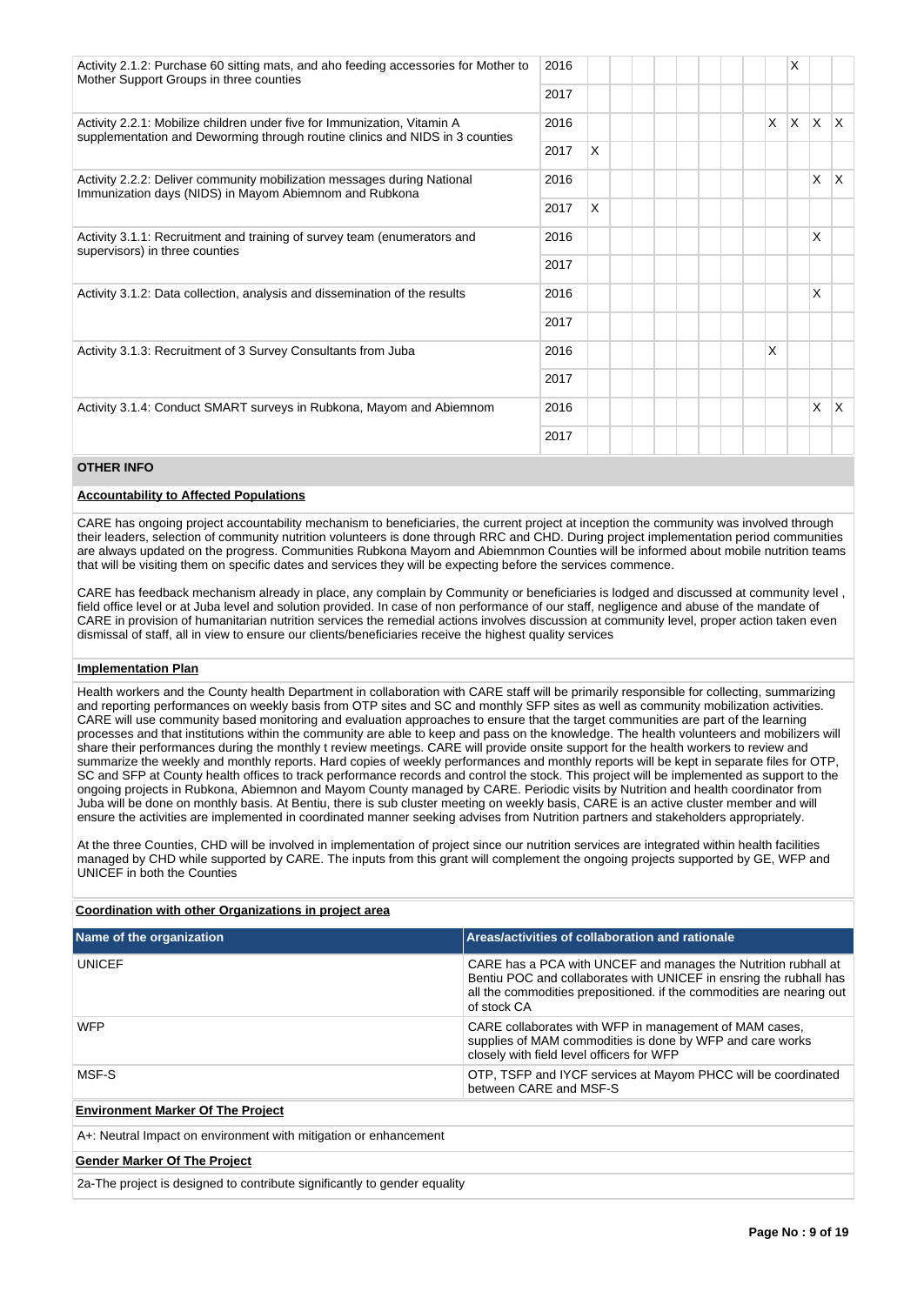#### **Justify Chosen Gender Marker Code**

CARE promotes gender mainstreaming throughout its programs as a priority as well as core cross-cutting theme. Women are socially considered the primary caregivers for children in South Sudan hence this project targets them directly; however, CARE will employ strategies to ensure involvement of men and male caregivers in child nutrition as well. This is cognizant of the fact that men make the decisions regarding household allocation of resources and therefore indirectly affect the nutrition of children and women. CARE will apply gender inclusive methods during rural appraisals, staff recruitment, project beneficiary selection, implementation, community feedback and project monitoring and evaluation. The project will give opportunity to both men and women to lead nutrition care groups in order to promote women's leadership skills. All data collected and reported will be dis-aggregated data by gender and age.

## **Protection Mainstreaming**

As the proposed project will be implemented in an emergency context, CARE mainstreams protection principles into project activities. The Do no Harm principle will me maintained to ensure that project activities do not expose communities to further harm. Rather that have caregivers walk long distances and expose them selves to possible violence including rape for women, CARE will use the mobile outreaches to deliver health care to hard -to-reach locations. In locations where security is a major concern, CARE tags onto the UN to deliver emergency nutrition interventions

#### **Country Specific Information**

## **Safety and Security**

CARE maintains a Security team at country office whose responsibility is to conduct security risk assessments before project roll out and during implementation. CARE will obtain security clearance before traveling to the proposed project locations since they are opposition controlled. At the same time, CARE transport important project records for archiving in Juba on a regular basis ans a risk mitigation measure. This project will be Implemented in collaboration with government ministry of Health and also with full consent of commissioner of each of the counties will implement the project. In case of any impending insecurity we shall keep our beneficiaries informed in any programming changes

## **Access**

Access to Bentiu POC is likely not to be interrupted during implementation period since steps have been made by IOM to ensure rood network is improved within the POC. However access to Bentiu town will be via road using CARE vehicles to deliver supplies from Bentiu POC rubhall and staff. Mayom, Abiemnon and Pariang access roads to thye beneficiaries are expected to be clear until the onset of rains in early June 2016. During wet period access to mobile sites will be necessitated by Quad bikes. There is no major concern regarding the access to the beneficiaries apart from unforeseen insecurity incidences.

## **BUDGET**

| Code | <b>Budget Line Description</b>                                                                                                                                                                                                                                                                                                                                                                                                                                                                                                                       |   | D / S Quantity | Unit<br>cost            | <b>Duration</b><br>Recurran<br>ce | $\frac{9}{6}$<br>charged<br>to CHF | <b>Total Cost</b> |
|------|------------------------------------------------------------------------------------------------------------------------------------------------------------------------------------------------------------------------------------------------------------------------------------------------------------------------------------------------------------------------------------------------------------------------------------------------------------------------------------------------------------------------------------------------------|---|----------------|-------------------------|-----------------------------------|------------------------------------|-------------------|
|      | <b>Staff and Other Personnel Costs</b>                                                                                                                                                                                                                                                                                                                                                                                                                                                                                                               |   |                |                         |                                   |                                    |                   |
| 1.1  | <b>Country Director</b>                                                                                                                                                                                                                                                                                                                                                                                                                                                                                                                              | S |                | $1 \mid 16, 13$<br>0.00 | 5                                 | 5.00                               | 4,032.50          |
|      | Country Director (Based in Juba) Salary will be charged on this project as support cost                                                                                                                                                                                                                                                                                                                                                                                                                                                              |   |                |                         |                                   |                                    |                   |
| 1.2  | <b>Assistant Country Director - Program</b>                                                                                                                                                                                                                                                                                                                                                                                                                                                                                                          | S |                | $1 \mid 14,69$<br>0.00  | 5                                 | 10.00                              | 7,345.00          |
|      | 10% of Assistant Country Director - Program (Juba Based) salary will be charged to this project as support cost: Basic salary<br>\$8500 plus 44% benefits plus house allowance                                                                                                                                                                                                                                                                                                                                                                       |   |                |                         |                                   |                                    |                   |
| 1.3  | <b>Finance Director</b>                                                                                                                                                                                                                                                                                                                                                                                                                                                                                                                              | S |                | $1 \mid 13,97$<br>0.00  | 5                                 | 10.00                              | 6,985.00          |
|      | 10% of Finance director (Juba Based) salary will be charged to this project as support cost:Basic salary \$8000 plus 44% benefits<br>plus house allowance \$2450=\$11090                                                                                                                                                                                                                                                                                                                                                                             |   |                |                         |                                   |                                    |                   |
| 1.4  | Grants and contracts coordinator                                                                                                                                                                                                                                                                                                                                                                                                                                                                                                                     | S |                | 1   9,650<br>.00.       | 5                                 | 10.00                              | 4,825.00          |
|      | 10% of Grants Coordinator (Juba Based) salary will be charged to this project as support cost. This officer is in charge of<br>managing all program grants CHF inclusive:Basic salary \$5000 plus 44% benefits plus house allowance \$2450=\$9650                                                                                                                                                                                                                                                                                                    |   |                |                         |                                   |                                    |                   |
| 1.5  | <b>Health and Nutrition Coordinator</b>                                                                                                                                                                                                                                                                                                                                                                                                                                                                                                              | D |                | 1 11,09<br>0.00         | 5                                 | 25.00                              | 13,862.50         |
|      | Health and Nutrition Coordinator(Juba Based -International staff)salary will be charged at this project Basic salary \$6000 plus<br>44% benefits plus house allowance \$2450=\$11090 She will be involved in technical support and management of the project,<br>provision of training to project staff, representation of the project at Cluster level, supporting in quarterly reporting, supportive<br>supervision at field level. She will spent 50% of her time in managing this project                                                        |   |                |                         |                                   |                                    |                   |
| 1.6  | <b>Nutrition Program Managers</b>                                                                                                                                                                                                                                                                                                                                                                                                                                                                                                                    | D |                | 2 6,480<br>.00          | 5                                 | 80.00                              | 51,840.00         |
|      | Nutrition Program manager (Field Based -International staffs)salary will be charged at this project Basic salary \$4500 plus 44%<br>benefits=\$6480 They will be involved in management of the project at field level , provision of training to project staff,<br>representation of the project at County Cluster level, quarterly reporting, supervision at field level. they will spent 80% of their<br>time in managing this project. One will be based at Mankien to manage Mayom and Abiemnom program while another will be<br>based in Bentiu |   |                |                         |                                   |                                    |                   |
| 1.7  | <b>Nutrition officers</b>                                                                                                                                                                                                                                                                                                                                                                                                                                                                                                                            | D |                | $3 \mid 2,717$<br>.00.  | 5                                 | 100.00                             | 40,755.00         |
|      | 3 Nutrition officers (field Based -National staff)salary will be charged at this project Basic salary \$1874 plus 45% benefits =\$2717.<br>They will be involved in the implementation of the project at health facility levels and at outreach sites. one will be based at<br>Bentiu, mankien and the other will at Abiemnom and will be spent 100% of their time to coordinate Static and mobile activities                                                                                                                                        |   |                |                         |                                   |                                    |                   |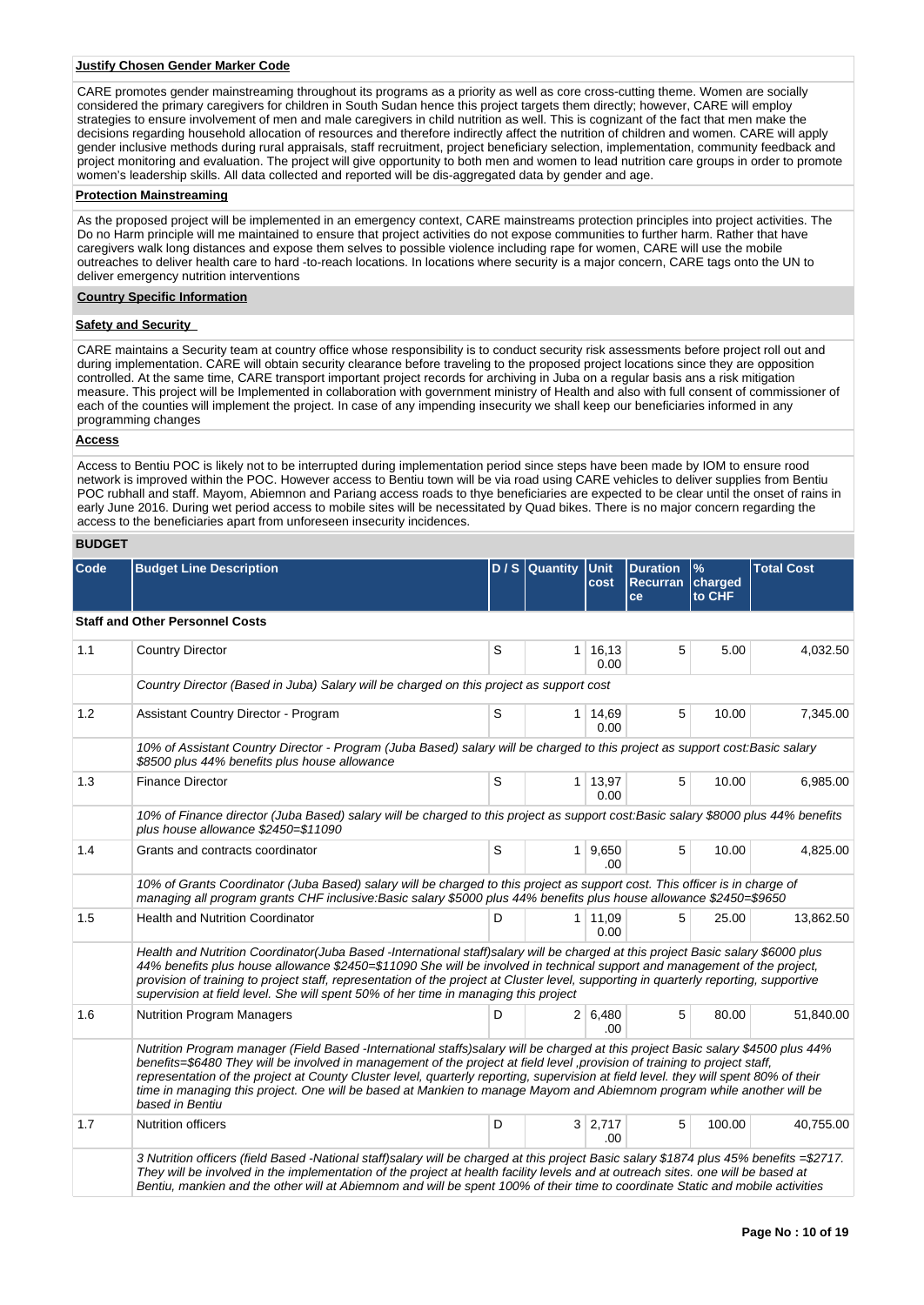| 1.8  | <b>Stabilization Center Nurses</b>                                                                                                                                                                                                                                                                                                                                                                                  |   |                | 3 883.0                | 5            | 100.00 | 13,245.00  |
|------|---------------------------------------------------------------------------------------------------------------------------------------------------------------------------------------------------------------------------------------------------------------------------------------------------------------------------------------------------------------------------------------------------------------------|---|----------------|------------------------|--------------|--------|------------|
|      | 3 SC Nurses (field Based -National staff)salary will be charged at this project Basic salary \$609 plus 45% benefits =\$883. They<br>will be involved in the implementation of SC activitie at Bentiu, Mankien and abiemnom PHCC                                                                                                                                                                                    |   |                |                        |              |        |            |
| 1.9  | Nutrition assistant officers                                                                                                                                                                                                                                                                                                                                                                                        | D |                | 35 745.0<br>0          | 5            | 50.00  | 65,187.50  |
|      | 35 Nutrition Assistants (field Based -National staff)salary will be charged at this project Basic salary \$514 plus 45% benefits =<br>\$745 They will be involved in the implementation of the project at health facility levels and at outreach sites. There will spend<br>50% of their time on this project                                                                                                       |   |                |                        |              |        |            |
| 1.10 | Finance and Admin Officer                                                                                                                                                                                                                                                                                                                                                                                           | S |                | 1 2,645<br>.00         | 5            | 40.00  | 5,290.00   |
|      | Finance and admin officer Mankien Based) salary will be charged to this project as Direct cost. This officer is in charge of<br>managing all program grants-Finances CHF inclusive: Basic salary \$1824 plus 45% benefits =\$2645                                                                                                                                                                                   |   |                |                        |              |        |            |
| 1.11 | <b>Cooks and Cleaners</b>                                                                                                                                                                                                                                                                                                                                                                                           | D |                | 23 435.0<br>0          | 5            | 60.00  | 30,015.00  |
|      | 3 cooks and 20 cleaners will be involved in maintaining the nutrition program centers and compound clean and riving the staff to<br>and from the field each will have salary of 435\$ including benefits                                                                                                                                                                                                            |   |                |                        |              |        |            |
| 1.12 | <b>Assistant Logistics Officer</b>                                                                                                                                                                                                                                                                                                                                                                                  | S |                | $2 \mid 2,175$<br>.00. | 5            | 40.00  | 8,700.00   |
|      | Two nutrition assistant logistics officers Bentiu/Mankien base-National staff will be charged at this project Basic salary \$1500 plus<br>45% benefits = \$2175.                                                                                                                                                                                                                                                    |   |                |                        |              |        |            |
| 1.13 | Juba support staff                                                                                                                                                                                                                                                                                                                                                                                                  | S | 1 <sup>1</sup> | 59,21<br>4.00          | 5            | 10.00  | 29,607.00  |
|      | Juba office has several support staff who will be key to facilitating smooth operation of the project. They include logistics,<br>Procurement, HR, Drivers, Finance, IT, and security officers, the total months fee for all amount to 59214\$ per month, this<br>project will be charged 10% of Juba support staff                                                                                                 |   |                |                        |              |        |            |
| 1.14 | Field level support staff                                                                                                                                                                                                                                                                                                                                                                                           | S |                | $1 \mid 24,48$<br>6.00 | 5            | 20.00  | 24,486.00  |
|      | At the three operational bases (Rubkona, Mankien, and Abiemnom) there are support staff. They include Drivers, procurment<br>officer, log and admin officers, cleaners, guards and security officers). all together in a month cost estimated cost is 16324\$. this<br>project will be charged 20% for their salaries in a month                                                                                    |   |                |                        |              |        |            |
|      | <b>Section Total</b>                                                                                                                                                                                                                                                                                                                                                                                                |   |                |                        |              |        | 306,175.50 |
|      | <b>Supplies, Commodities, Materials</b>                                                                                                                                                                                                                                                                                                                                                                             |   |                |                        |              |        |            |
| 2.1  | Transportation of Nutrition supplies                                                                                                                                                                                                                                                                                                                                                                                | D |                | 3   1,000<br>.00.      | 5            | 100.00 | 15,000.00  |
|      | Vehicle rental for secondary transportation of Nutrition supplies within field level Lumpsum figure per month within Rubkona<br>Mayom, and Abiemnom counties                                                                                                                                                                                                                                                        |   |                |                        |              |        |            |
| 2.2  | Tents, gumboots, torches, matresses, Bedsheet and<br>blanketsfor volunteers                                                                                                                                                                                                                                                                                                                                         | D |                | 5 1,000<br>.00         | $\mathbf{1}$ | 100.00 | 5,000.00   |
|      | To operate mobile teams 5 mobile sites in two counties (Abiemnon and Mayom) tents will be required to facilitate accommodation<br>at Field level by support staff and program staff. the assorted camping equipment will be allocated a lump sum of \$1000 per<br>mobile site. The cost of camping supplies in Rubkona will be covered by IOM RRF funds                                                             |   |                |                        |              |        |            |
| 2.3  | Mobile Nutrition teams, fuel, accomodation, transport and food                                                                                                                                                                                                                                                                                                                                                      | D |                | $2 \mid 1,500$<br>.00  | 5            | 100.00 | 15,000.00  |
|      | Each county Mayom, and Abiemnon will have one mobile team to serve the far to reach areas and increase the coveragee of<br>nutrition services. each team with 1 nurse, 2 community nutrition workers and 1 IYCF assistant. Their will be lumpsum allocation<br>of \$1500 per month per team.(this included hiring of vehicle, fuel, and food). Mobile teams in Rubkona will be funded through the<br><b>IOM RRF</b> |   |                |                        |              |        |            |
| 2.4  | Field level Vehicle and Generator Fuel and maintainance                                                                                                                                                                                                                                                                                                                                                             | D |                | 3 2,000<br>.00         | 5            | 20.00  | 6,000.00   |
|      | Each of the field base Rukona, Abiemnom and Mayom with office will get fuel for generators and vehicles for this project. Fuel<br>and maintenance cost will be charged 20% as support cost                                                                                                                                                                                                                          |   |                |                        |              |        |            |
| 2.5  | Air trainsport for nutrition materials from juba to Mankien and<br>Mayom                                                                                                                                                                                                                                                                                                                                            | D |                | 2 6,000<br>.00         | 1            | 100.00 | 12,000.00  |
|      | To deliver nutrition materials to field locations, the only safe way is via fright services. one trips are proposed to mankien costing<br>about \$8000 for 1 tonne chartered flight and another th Bentiu at \$8000                                                                                                                                                                                                 |   |                |                        |              |        |            |
| 2.6  | CMAM training for 130 community volunteers in Mayom and<br>Abiemnom                                                                                                                                                                                                                                                                                                                                                 | D |                | 1 6,500<br>.00         | 1            | 100.00 | 6,500.00   |
|      | Two refresher trainings for 45 CNVs in Rubkoza, 55 in Mayom and 30 in Abiemnom in the revised IMAM protocol for 5 day. there<br>will be one joint training for Mayom and Abiemnom in Mankien and another for Rubkona in Bentiu. @10\$ per participant for five<br>days                                                                                                                                              |   |                |                        |              |        |            |
| 2.7  | Train 150 care group leaders in IYCF in emergencies for 3<br>days                                                                                                                                                                                                                                                                                                                                                   | D |                | $1 \mid 5,400$<br>.00  | 1            | 100.00 | 5,400.00   |
|      | 180 Care group leaders will be selected from the community and trained for three days in optimal IYCF; the training will cost \$10<br>per participant perday for three days equivalent to 5400                                                                                                                                                                                                                      |   |                |                        |              |        |            |
| 2.8  | Train 25 Heath workers in IYCF initiatives and support then to<br>develop breastfeeding policies                                                                                                                                                                                                                                                                                                                    | D |                | $1 \mid 1,250$<br>.00  | 1            | 100.00 | 1,250.00   |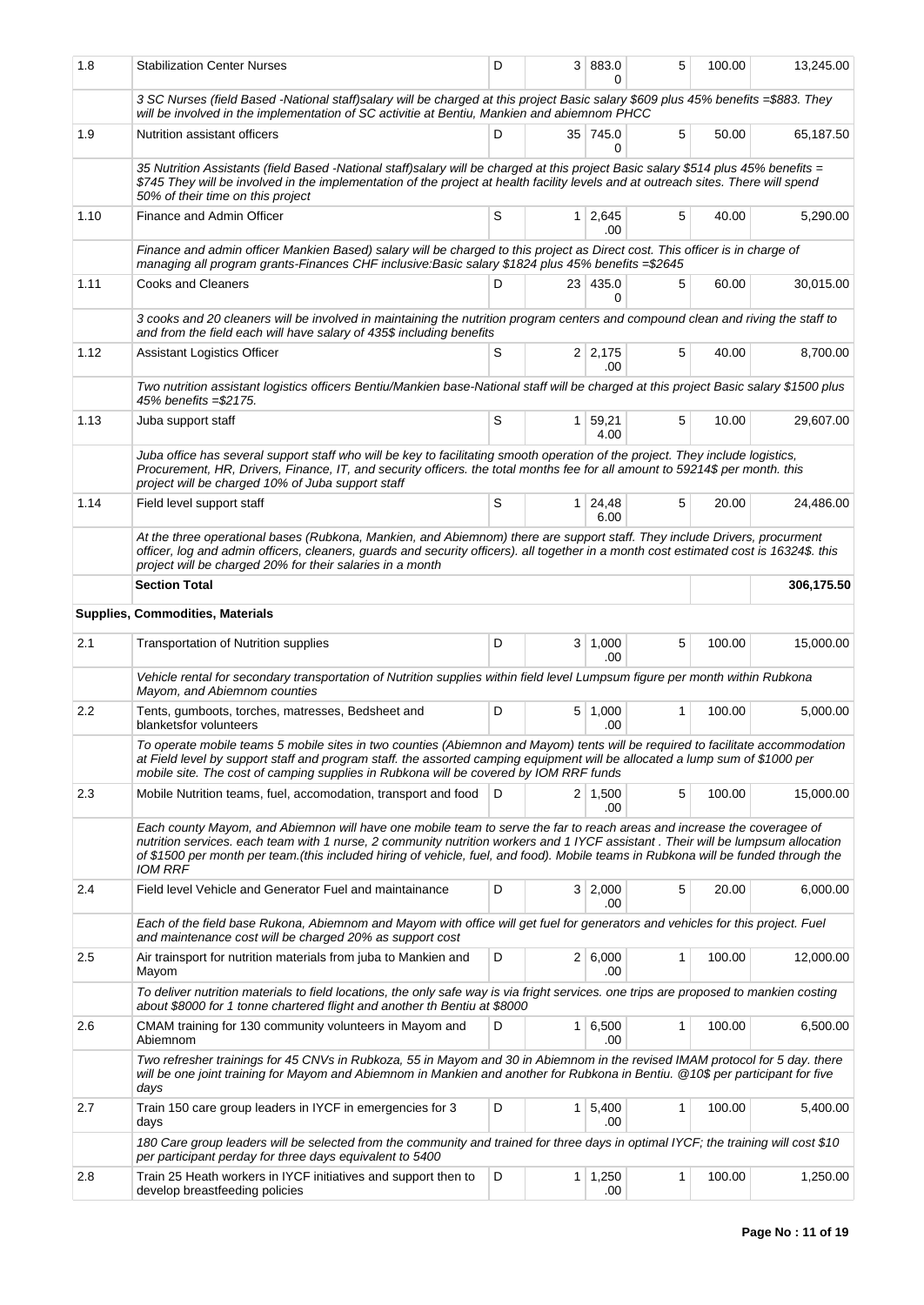|                  | 25 Health Workers from thirteen Health Facilities will be trained in IYCF and supported to develop Breastfeeding policies for their<br>facilities for five days each at a cost of \$10 per day for five days                                                                                                                                                                                                                                                                                                                                                                                                                              |   |   |                        |   |        |            |
|------------------|-------------------------------------------------------------------------------------------------------------------------------------------------------------------------------------------------------------------------------------------------------------------------------------------------------------------------------------------------------------------------------------------------------------------------------------------------------------------------------------------------------------------------------------------------------------------------------------------------------------------------------------------|---|---|------------------------|---|--------|------------|
| 2.9              | CNVs support for community mobilization and nutrition<br>education                                                                                                                                                                                                                                                                                                                                                                                                                                                                                                                                                                        | D |   | 40 50.00               | 5 | 100.00 | 10,000.00  |
|                  | Casual nutrition screening staff will be employed to assist in active case finding within the facilities and outreach catchment<br>areas, they will be involved in defaulter tracing activities, follow ups and distribution of commodities during outreaches and some<br>facilities. their incentives will be direct cost charged to the project. each of 20 HF and outreach sites will have 2 community<br>outreach workers, of male and female, a special groups such as persons with disabilities will be be given due consideration. they<br>will be given incentive on monthly basis of \$75. All 40 in a month will receive \$4000 |   |   |                        |   |        |            |
| 2.10             | Purchase 130 bicycles for CNV transportation<br>CNV movement within the communities during screening and follow up has been a challenge heance each will be provided with a                                                                                                                                                                                                                                                                                                                                                                                                                                                               | D |   | 130 200.0<br>0         | 1 | 100.00 | 26,000.00  |
|                  | bicycle to solve this problem. each bicycle costs \$200 x 130 CNVs                                                                                                                                                                                                                                                                                                                                                                                                                                                                                                                                                                        |   |   |                        |   |        |            |
|                  | <b>Section Total</b>                                                                                                                                                                                                                                                                                                                                                                                                                                                                                                                                                                                                                      |   |   |                        |   |        | 102,150.00 |
| <b>Equipment</b> |                                                                                                                                                                                                                                                                                                                                                                                                                                                                                                                                                                                                                                           |   |   |                        |   |        |            |
| 3.1              | Mats and other sitting and materials and toys                                                                                                                                                                                                                                                                                                                                                                                                                                                                                                                                                                                             | D |   | 20 250.0<br>0          | 1 | 100.00 | 5,000.00   |
|                  | Tapolins and mats for sitting and play materials for children during OTP/TSFP and outreach sessions for 14 static sites and 6<br>outreach sites in Mayom and abiemnom of 500\$ is proposed per team. For Rubkona, these items will be acquired through RRM<br>funding                                                                                                                                                                                                                                                                                                                                                                     |   |   |                        |   |        |            |
| $3.2\,$          | Plastic chairs and tables for mobile teams                                                                                                                                                                                                                                                                                                                                                                                                                                                                                                                                                                                                | D |   | $5 \mid 1,000$<br>.00  | 1 | 100.00 | 5,000.00   |
|                  | The three mobile teams in Mayom and and two in Abiemnom will require tables and chairs and blinders to triage malnourished<br>children and other beneficiaries. each team will have 5 plastic chairs and 2 tables at a consolidated cost of 1000\$ per team.<br>Mobile team costs in Rubkona will be covered by RRM                                                                                                                                                                                                                                                                                                                       |   |   |                        |   |        |            |
| 3.3              | Sanitation equipments- Buckets, towels, soap, jerricans                                                                                                                                                                                                                                                                                                                                                                                                                                                                                                                                                                                   | D |   | 18 1,000<br>.00.       | 1 | 100.00 | 18,000.00  |
|                  | During out reach services as well in the static health centers, infection prevention equipment will be procured to keep safe water<br>for appetite testing, drinking water, cleaning water and also for hand washing. a lumpsum of 1500\$ is proposed for each of 18<br>nutrition centers (13 static facilities and 5 mobile outreaches) in Mayom and Abiemnom. In Rubkona sanitation equipment will be<br>funded through RRF                                                                                                                                                                                                             |   |   |                        |   |        |            |
| 3.4              | Quad Bike                                                                                                                                                                                                                                                                                                                                                                                                                                                                                                                                                                                                                                 | D |   | $2 \mid 12,00$<br>0.00 | 1 | 100.00 | 24,000.00  |
|                  | Transportation of items and staff to hard to reach locations in Rubkona and Abiemnom where CARE is opening new mobile<br>clinics in undeserved payams, especially during the rainy season when vehicle transportation is not possible. each bike will cost<br>\$12000                                                                                                                                                                                                                                                                                                                                                                     |   |   |                        |   |        |            |
| 3.5              | Safety and Communication Equipment                                                                                                                                                                                                                                                                                                                                                                                                                                                                                                                                                                                                        | D |   | 1   8,500<br>.00       | 1 | 100.00 | 8,500.00   |
|                  | This will include satphones, radios, walky talkies to allow for communication during outreach activities where networks are not<br>available. CARE is also the lead for providing weather and security updates for the counties - this budget line will be used to<br>update communication equipment if needed.<br>(lumpsum)                                                                                                                                                                                                                                                                                                              |   |   |                        |   |        |            |
|                  | <b>Section Total</b>                                                                                                                                                                                                                                                                                                                                                                                                                                                                                                                                                                                                                      |   |   |                        |   |        | 60,500.00  |
|                  | <b>Contractual Services</b>                                                                                                                                                                                                                                                                                                                                                                                                                                                                                                                                                                                                               |   |   |                        |   |        |            |
| 4.1              | SMART survey consultants                                                                                                                                                                                                                                                                                                                                                                                                                                                                                                                                                                                                                  | D | 3 | 10,00 <br>0.00         | 1 | 100.00 | 30,000.00  |
|                  | 2 SMART survey consultants will be engaged to carry out nutrition survey at a cost of 400\$ per day for 25 days, they will carry<br>out two nutrition surveys in Rubkona Mayom, and Abiemnom counties during Post-harvest period November - December                                                                                                                                                                                                                                                                                                                                                                                      |   |   |                        |   |        |            |
| 4.2              | SMART survey enumeratos wages, training venue,<br>transportation and stationery                                                                                                                                                                                                                                                                                                                                                                                                                                                                                                                                                           | D |   | 56 500.0<br>0          | 1 | 100.00 | 28,000.00  |
|                  | Cost of training 20 numerators as well as daily facilitation in each of the three locations = 20 ppts x 3 loations= 60                                                                                                                                                                                                                                                                                                                                                                                                                                                                                                                    |   |   |                        |   |        |            |
|                  | <b>Section Total</b>                                                                                                                                                                                                                                                                                                                                                                                                                                                                                                                                                                                                                      |   |   |                        |   |        | 58,000.00  |
| <b>Travel</b>    |                                                                                                                                                                                                                                                                                                                                                                                                                                                                                                                                                                                                                                           |   |   |                        |   |        |            |
| 5.1              | Staff flights outside juba-Field flight                                                                                                                                                                                                                                                                                                                                                                                                                                                                                                                                                                                                   | D |   | 16 500.0<br>0          | 1 | 100.00 | 8,000.00   |
|                  | Flights cost for direct program staff going to field and from field to Juba, 4 staff, 3 trips per staff= 12 trips each round trip \$500,<br>100% will be charged to this project; 4 trips are budgeted for support and monitoring trips                                                                                                                                                                                                                                                                                                                                                                                                   |   |   |                        |   |        |            |
| 5.2              | Staff flights outside juba-International travel                                                                                                                                                                                                                                                                                                                                                                                                                                                                                                                                                                                           | D |   | $2 \mid 1,500$<br>.00  | 2 | 100.00 | 6,000.00   |
|                  | Flights cost for direct program international staff going for RnR and leave, 2 international staff (one Nutrition Managers and one<br>Nutrition and health coordinator) 2 trips per staff= 4 trips each round trip \$1500, 100% will be charged to this project                                                                                                                                                                                                                                                                                                                                                                           |   |   |                        |   |        |            |
| 5.3              | <b>Staff Perdiem</b>                                                                                                                                                                                                                                                                                                                                                                                                                                                                                                                                                                                                                      | D |   | 1   6,071<br>.00       | 1 | 100.00 | 6,071.00   |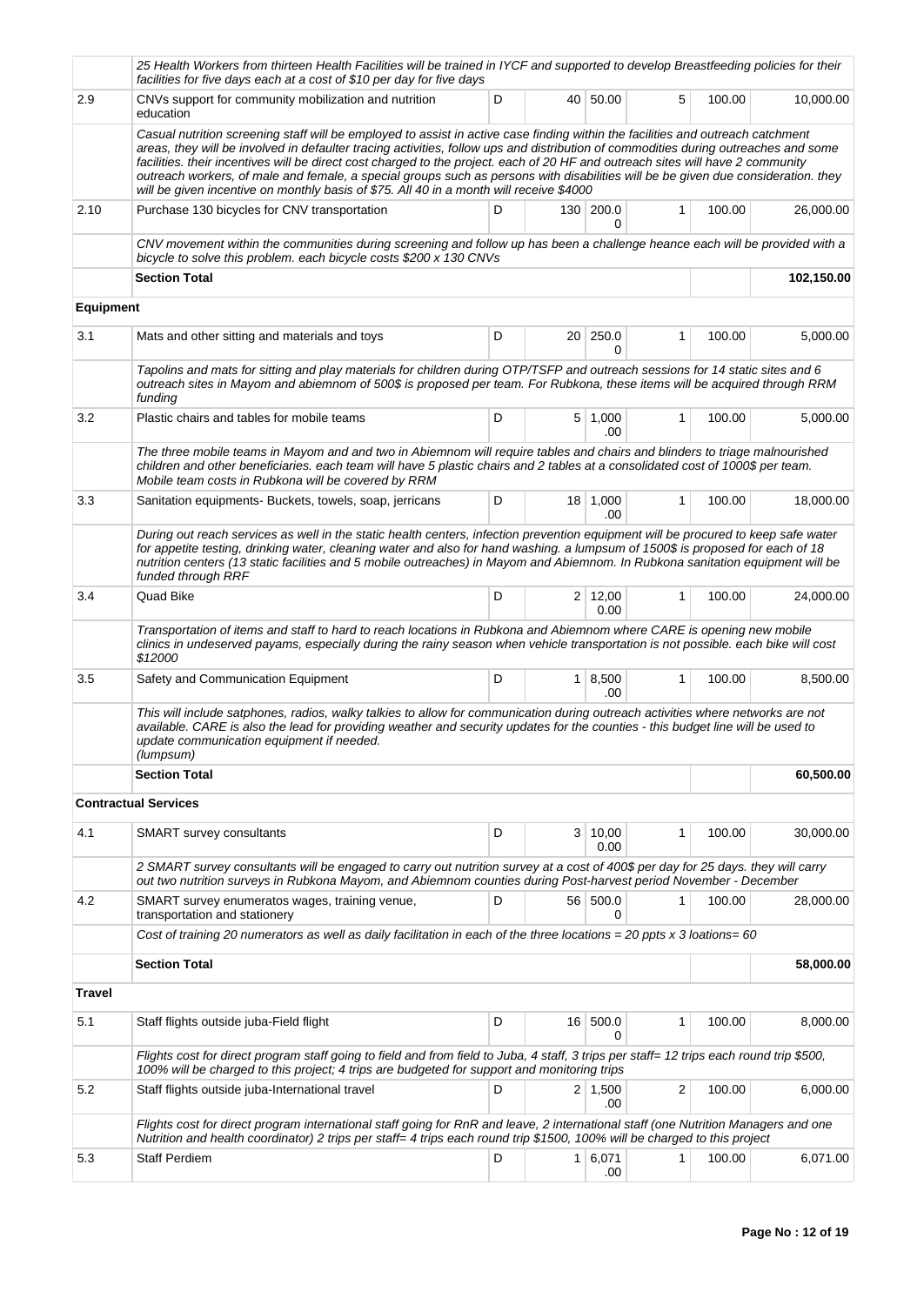|                   | Field staff visiting juba for meetings and Juba based staff visiting Field for supportive supervision 6 staff per months for five<br>days $@$45$ per day for 5 months plus $$446=6071$                             |       |          |                        |              |        |            |
|-------------------|--------------------------------------------------------------------------------------------------------------------------------------------------------------------------------------------------------------------|-------|----------|------------------------|--------------|--------|------------|
|                   | <b>Section Total</b>                                                                                                                                                                                               |       |          |                        |              |        | 20,071.00  |
|                   | <b>General Operating and Other Direct Costs</b>                                                                                                                                                                    |       |          |                        |              |        |            |
| 7.1               | Internet connection costs-VSAT                                                                                                                                                                                     | D     |          | 3   500.0<br>0         | 5            | 100.00 | 7,500.00   |
|                   | Vsat internet communication at Rubkona Mayom and Abiemnom, estimated to cost on monthly basis \$500 subscription on<br>monthly basis for communication between field basis and Juba and with partners              |       |          |                        |              |        |            |
| 7.2               | Office stationary and supplies                                                                                                                                                                                     | D     |          | $3 \mid 1,500$<br>.00. | $\mathbf{1}$ | 100.00 | 4.500.00   |
|                   | Office stationary and supplies for the project in three counties at 300\$ per months for 3 locations for 5 months                                                                                                  |       |          |                        |              |        |            |
| 7.3               | Office rent at field level                                                                                                                                                                                         | 30.00 | 8,100.00 |                        |              |        |            |
|                   | field office based at Bentiu, Mayom and Abiemnom office-expenses include generator fuel, food supplies, guesthouse<br>maintenance will charge 30% from this project                                                |       |          |                        |              |        |            |
| 7.4               | Communication-Airtime for phones and thurayas                                                                                                                                                                      | D     |          | $3 \mid 1,000$<br>.00. | 5            | 100.00 | 15,000.00  |
|                   | Communication in the field level is limited to Thuraya satellite phones and only phones access is while at Juba. a lumpsum of<br>1000\$ per month is required for communication for each of the three field bases. |       |          |                        |              |        |            |
|                   | <b>Section Total</b>                                                                                                                                                                                               |       |          |                        |              |        | 35,100.00  |
| <b>SubTotal</b>   |                                                                                                                                                                                                                    |       | 400.00   |                        |              |        | 581,996.50 |
| Direct            |                                                                                                                                                                                                                    |       |          |                        |              |        | 490,726.00 |
| Support           |                                                                                                                                                                                                                    |       |          | 91,270.50              |              |        |            |
| <b>PSC Cost</b>   |                                                                                                                                                                                                                    |       |          |                        |              |        |            |
|                   | <b>PSC Cost Percent</b>                                                                                                                                                                                            |       |          |                        |              |        |            |
| <b>PSC Amount</b> |                                                                                                                                                                                                                    |       |          |                        |              |        | 0.00       |
| <b>Total Cost</b> |                                                                                                                                                                                                                    |       |          |                        |              |        | 581,996.50 |
|                   | <b>Grand Total CHF Cost</b>                                                                                                                                                                                        |       |          |                        |              |        | 581,996.50 |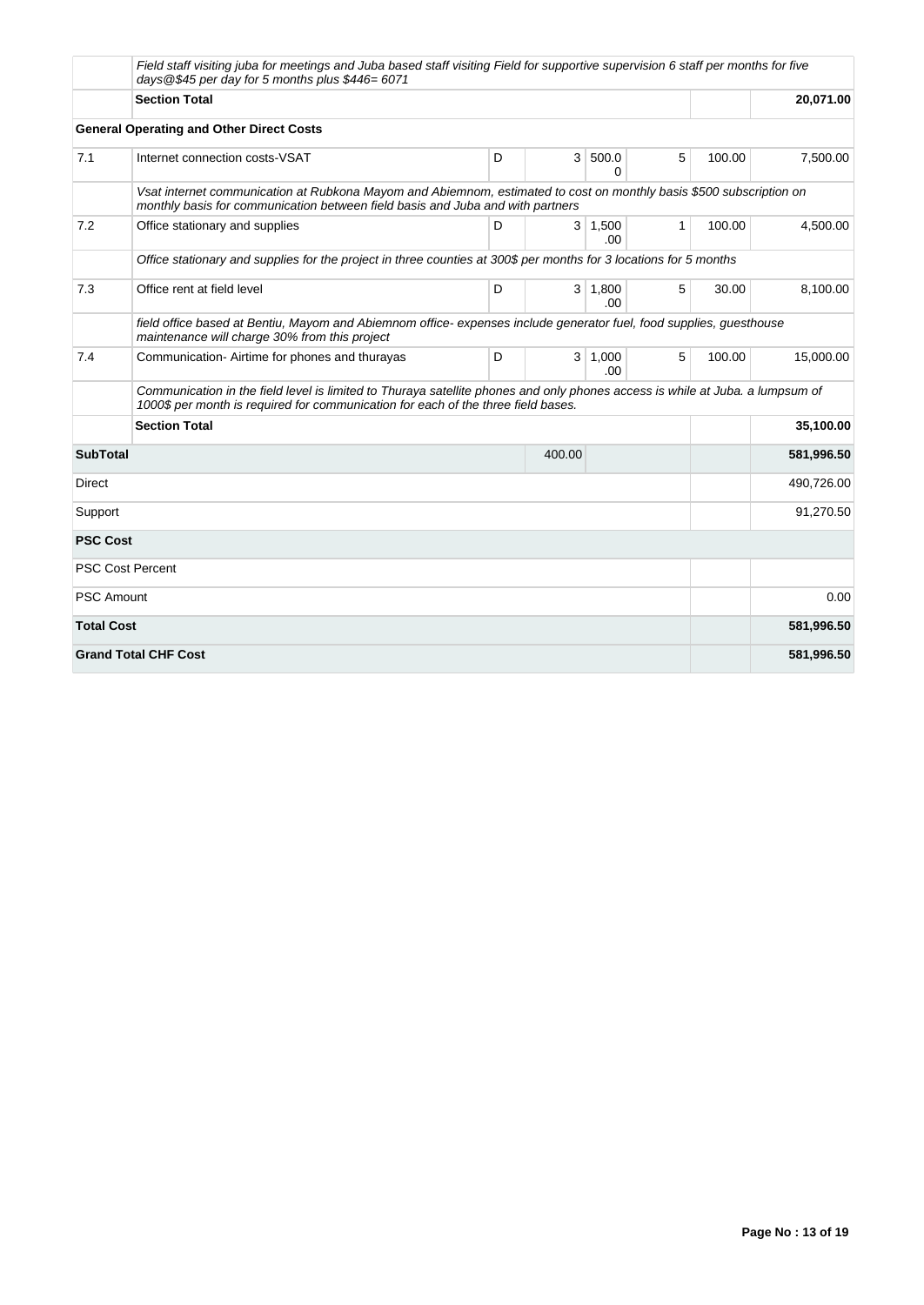## **Project Locations**

| <b>Location</b>    | <b>Estimated</b><br>percentage<br>of budget<br>for each<br><b>location</b> |            | <b>Estimated number of beneficiaries</b> | for each location |               | <b>Activity Name</b>                                                                                                                                                                                                                                                                                                                                                                                                                                                                                                                                                                                                                                                                                                                                                                                                                                                                                                                                                                                                                                                                                                                                                                                                                                                                                                                                                                                                                                                                                                                                                                                                                                                                                                                                                                                                                                                                                                                                                                                                                                                                                                                                                                                                         |
|--------------------|----------------------------------------------------------------------------|------------|------------------------------------------|-------------------|---------------|------------------------------------------------------------------------------------------------------------------------------------------------------------------------------------------------------------------------------------------------------------------------------------------------------------------------------------------------------------------------------------------------------------------------------------------------------------------------------------------------------------------------------------------------------------------------------------------------------------------------------------------------------------------------------------------------------------------------------------------------------------------------------------------------------------------------------------------------------------------------------------------------------------------------------------------------------------------------------------------------------------------------------------------------------------------------------------------------------------------------------------------------------------------------------------------------------------------------------------------------------------------------------------------------------------------------------------------------------------------------------------------------------------------------------------------------------------------------------------------------------------------------------------------------------------------------------------------------------------------------------------------------------------------------------------------------------------------------------------------------------------------------------------------------------------------------------------------------------------------------------------------------------------------------------------------------------------------------------------------------------------------------------------------------------------------------------------------------------------------------------------------------------------------------------------------------------------------------------|
|                    |                                                                            | <b>Men</b> | <b>Women</b>                             | <b>Boys</b>       | Girls   Total |                                                                                                                                                                                                                                                                                                                                                                                                                                                                                                                                                                                                                                                                                                                                                                                                                                                                                                                                                                                                                                                                                                                                                                                                                                                                                                                                                                                                                                                                                                                                                                                                                                                                                                                                                                                                                                                                                                                                                                                                                                                                                                                                                                                                                              |
| Unity -> Abiemnhom | 9                                                                          | 500        |                                          | 951 1,108 1,153   |               | 3,712 Activity 1.1.1 : Conduct three 5-day refresher<br>CMAM training for 130 Community volunteers in<br>Rubkona (45), Mayom (55) and Abiemnom (30)<br>Activity 1.1.2 : Conduct two 2- day refresher<br>trainings for 25 male and female CHW/Nutrition<br>Assistants on management of SAM & MAM(10 in<br>Rubkona and 15 in Abiemnom+Mayom)<br>Activity 1.1.3 : Conduct monthly mass MUAC<br>screening for case identification for 20<br>OTP/TSFP sites inclusing 5 in Rubkona, 9 in<br>Mayom and4 in Abienom<br>Activity 1.1.4 : Conduct weekly defaulter tracing<br>and screening of children in 3 counties<br>Activity 1.1.5 : Conduct weekly OTP/TSFP<br>outreaches to fifteen mobile sites<br>Activity 1.1.6 : Purchase bicycles for 55 CNVs in<br>Mayom, 30 in Abiemnom and 45 in Rubkona to<br>enable them conduct community mobilization<br>Activity 1.1.7 : Provide life saving treatment for<br>Severe and moderate acute malnutrition at 20<br>integrated OTP/TSFP sites in Rubkona, Mayom<br>and Abiemnom Counties<br>Activity 1.1.8 : Provide treatment for severe acute<br>malnutrition with complications at three<br>stabilization centers in Mankien, Abiemnom and<br>Rubkona<br>Activity 1.1.9 : Conduct one quarterly joint<br>support supervision with respective CHDs, to<br>Mayom, Abiemnom and Rubkona<br>Activity 1.2.1 : Conduct training of 20 OTP/TSFP<br>staff in commodity management<br>Activity 1.2.2 : Transport of nutrition commodities<br>from Juba to Rubkona Mayom and Abiemnom<br>Activity 2.1.1 : Train 180 care group leaders (90<br>Mayom, 40 in Abiemnom and 50 in Rubkona) in<br>IYCF in emergencies for 3 days<br>Activity 2.1.2 : Purchase 60 sitting mats, and aho<br>feeding accessories for Mother to Mother<br>Support Groups in three counties<br>Activity 2.2.1 : Mobilize children under five for<br>Immunization, Vitamin A supplementation and<br>Deworming through routine clinics and NIDS in 3<br>counties<br>Activity 2.2.2 : Deliver community mobilization<br>messages during National Immunization days<br>(NIDS) in Mayom Abiemnom and Rubkona<br>Activity 3.1.1: Recruitment and training of survey<br>team (enumerators and supervisors) in three<br>counties |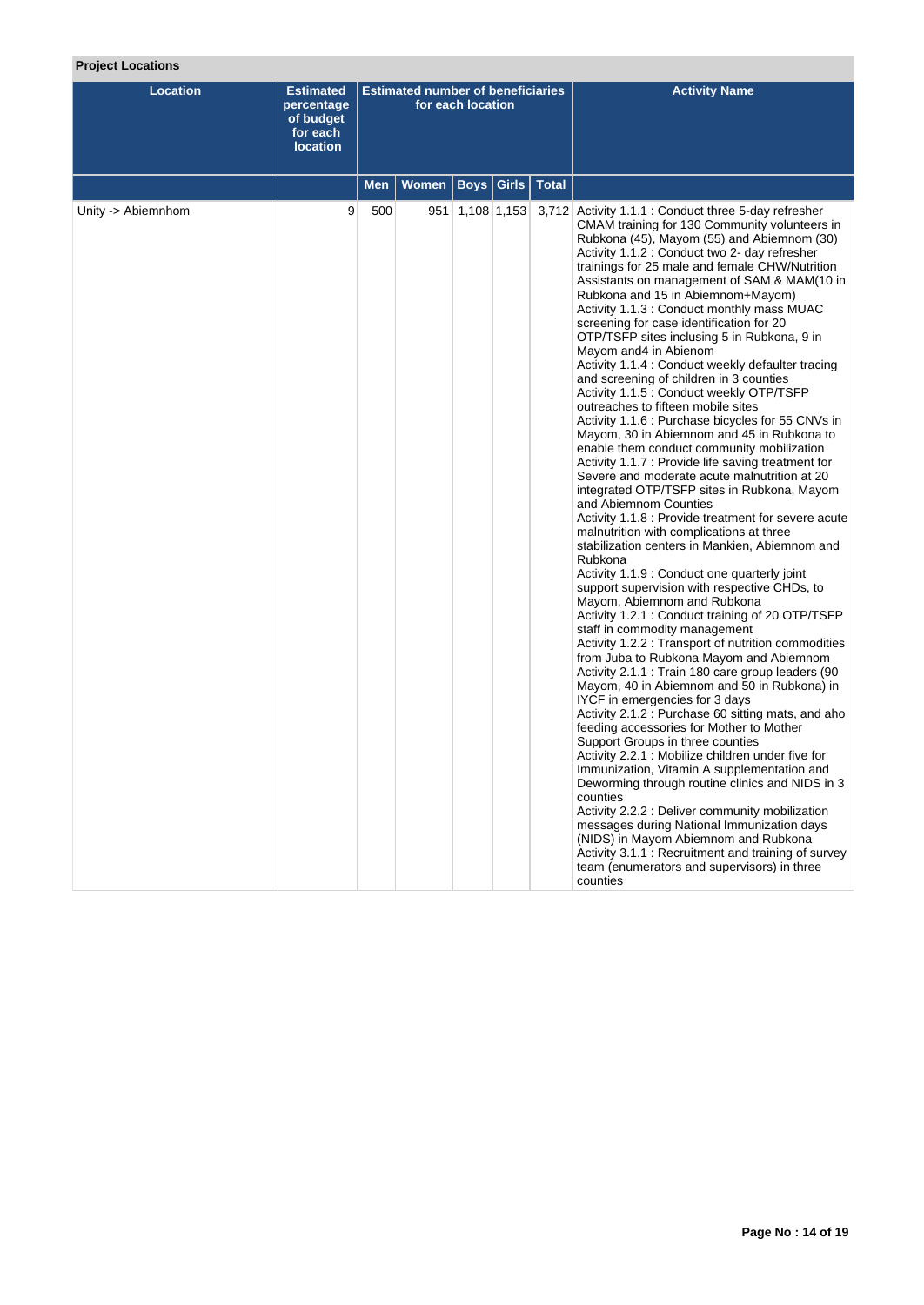| Unity -> Mayom | 56 | 500 |  |  |  |  | 7,202 8,382 8,724 24,80 Activity 1.1.1 : Conduct three 5-day refresher<br>8 CMAM training for 130 Community volunteers in<br>Rubkona (45), Mayom (55) and Abiemnom (30)<br>Activity 1.1.2 : Conduct two 2- day refresher<br>trainings for 25 male and female CHW/Nutrition<br>Assistants on management of SAM & MAM(10 in<br>Rubkona and 15 in Abiemnom+Mayom)<br>Activity 1.1.3 : Conduct monthly mass MUAC<br>screening for case identification for 20<br>OTP/TSFP sites inclusing 5 in Rubkona, 9 in<br>Mayom and 4 in Abienom<br>Activity 1.1.4 : Conduct weekly defaulter tracing<br>and screening of children in 3 counties<br>Activity 1.1.5 : Conduct weekly OTP/TSFP<br>outreaches to fifteen mobile sites<br>Activity 1.1.6 : Purchase bicycles for 55 CNVs in<br>Mayom, 30 in Abiemnom and 45 in Rubkona to<br>enable them conduct community mobilization<br>Activity 1.1.7 : Provide life saving treatment for<br>Severe and moderate acute malnutrition at 20<br>integrated OTP/TSFP sites in Rubkona, Mayom<br>and Abiemnom Counties<br>Activity 1.1.8 : Provide treatment for severe acute<br>malnutrition with complications at three<br>stabilization centers in Mankien, Abiemnom and<br>Rubkona<br>Activity 1.1.9 : Conduct one quarterly joint<br>support supervision with respective CHDs, to<br>Mayom, Abiemnom and Rubkona<br>Activity 1.2.1 : Conduct training of 20 OTP/TSFP<br>staff in commodity management<br>Activity 1.2.2 : Transport of nutrition commodities<br>from Juba to Rubkona Mayom and Abiemnom<br>Activity 2.1.1 : Train 180 care group leaders (90<br>Mayom, 40 in Abiemnom and 50 in Rubkona) in<br>IYCF in emergencies for 3 days<br>Activity 2.1.2 : Purchase 60 sitting mats, and aho<br>feeding accessories for Mother to Mother<br>Support Groups in three counties<br>Activity 2.2.1 : Mobilize children under five for<br>Immunization, Vitamin A supplementation and<br>Deworming through routine clinics and NIDS in 3<br>counties<br>Activity 2.2.2 : Deliver community mobilization<br>messages during National Immunization days<br>(NIDS) in Mayom Abiemnom and Rubkona<br>Activity 3.1.1 : Recruitment and training of survey<br>team (enumerators and supervisors) in three<br>counties |
|----------------|----|-----|--|--|--|--|----------------------------------------------------------------------------------------------------------------------------------------------------------------------------------------------------------------------------------------------------------------------------------------------------------------------------------------------------------------------------------------------------------------------------------------------------------------------------------------------------------------------------------------------------------------------------------------------------------------------------------------------------------------------------------------------------------------------------------------------------------------------------------------------------------------------------------------------------------------------------------------------------------------------------------------------------------------------------------------------------------------------------------------------------------------------------------------------------------------------------------------------------------------------------------------------------------------------------------------------------------------------------------------------------------------------------------------------------------------------------------------------------------------------------------------------------------------------------------------------------------------------------------------------------------------------------------------------------------------------------------------------------------------------------------------------------------------------------------------------------------------------------------------------------------------------------------------------------------------------------------------------------------------------------------------------------------------------------------------------------------------------------------------------------------------------------------------------------------------------------------------------------------------------------------------------------------------------------------------------------|
|----------------|----|-----|--|--|--|--|----------------------------------------------------------------------------------------------------------------------------------------------------------------------------------------------------------------------------------------------------------------------------------------------------------------------------------------------------------------------------------------------------------------------------------------------------------------------------------------------------------------------------------------------------------------------------------------------------------------------------------------------------------------------------------------------------------------------------------------------------------------------------------------------------------------------------------------------------------------------------------------------------------------------------------------------------------------------------------------------------------------------------------------------------------------------------------------------------------------------------------------------------------------------------------------------------------------------------------------------------------------------------------------------------------------------------------------------------------------------------------------------------------------------------------------------------------------------------------------------------------------------------------------------------------------------------------------------------------------------------------------------------------------------------------------------------------------------------------------------------------------------------------------------------------------------------------------------------------------------------------------------------------------------------------------------------------------------------------------------------------------------------------------------------------------------------------------------------------------------------------------------------------------------------------------------------------------------------------------------------|